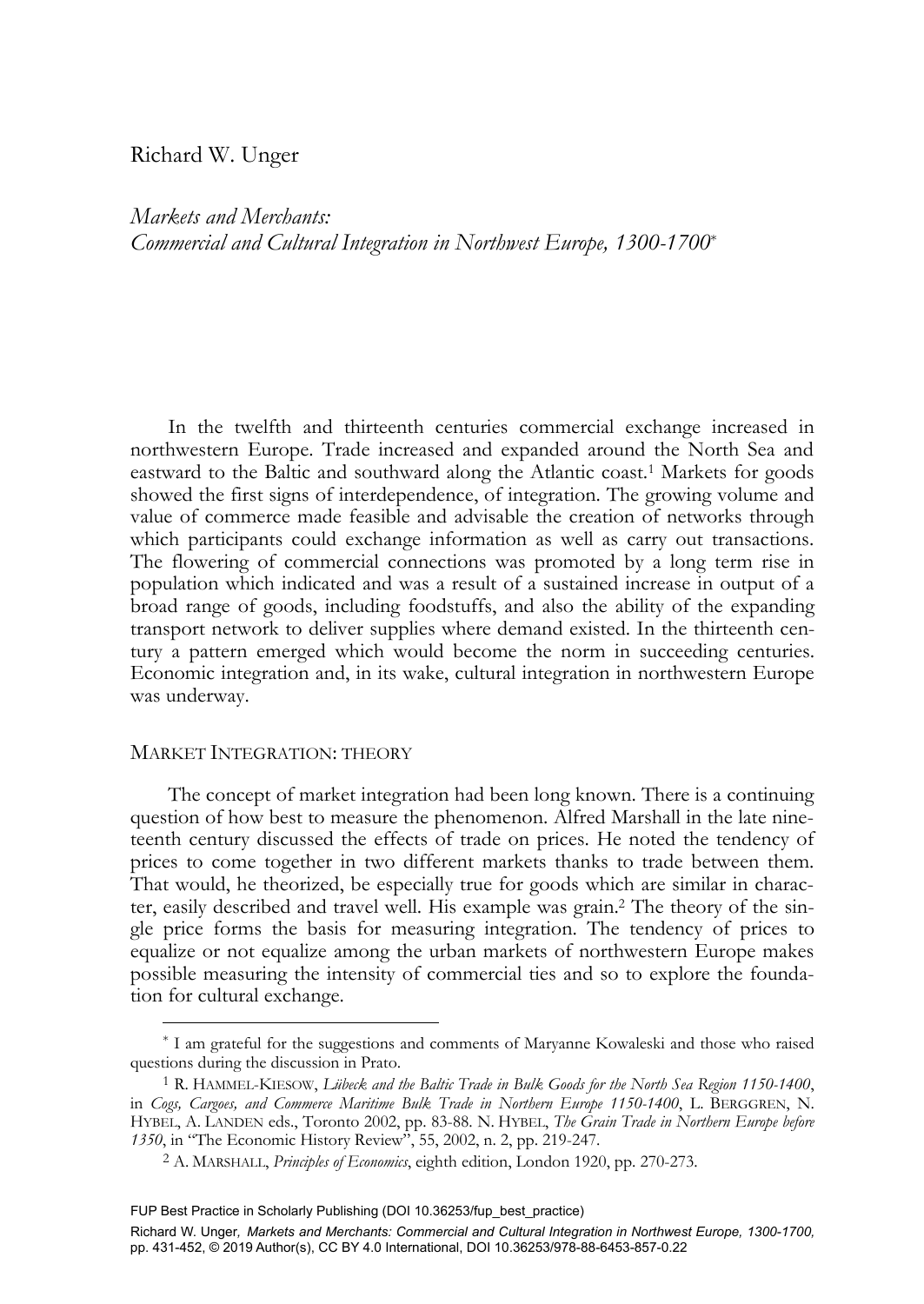There has been considerable work in recent decades on market integration. My own work on the topic was originally concentrated on connections between the Baltic and the Low Countries beginning in the fifteenth century.3 The work later expanded and was joined by other studies of market integration.4 Examining the results of that earlier work and combining it selectively with some new calculations on regional developments has the potential for yielding some better understanding of the emergence of maritime networks and its timing in late medieval and Renaissance northwestern Europe.

 Grains were the most widely traded goods in the period. There is much more and more consistent price data for them than for other goods. The data is in general easily available through the Allen-Unger Database of prices, standardized to volume of grain and cost in quantities of silver.5 Because of the range of uses of grains, the relative ease of shipping the product and its geographical scope the grain trade is more easily studied than any other in the period. Prices for grain before 1300 are extremely rare. While a single series for wheat in southern England stretches well back into the thirteenth century there is no corresponding data to compare with those numbers.6 It is really only in the fifteenth century that figures for a number of towns are available. The quantity of data increases over later centuries. In all cases, however, there are gaps in series. Those can be a single year here and there but also a decade or two missing, the sources for prices being lost for one reason or another. Such gaps can throw some results into doubt. What appears to be the case in a table or a graph may be created by a simple lack of information so care is needed in evaluating the numbers.

4 Most notably C. VAN BOCHOVE, *The economic consequences of the Dutch: economic integration around the North Sea, 1500-1800*, Amsterdam 2008. Also for Spain, R. GRAFE, *Tracing the Market the Empirical Challenge*, Princeton 2012, and V.N. BATEMAN, *The Evolution of Markets in Early Modern Europe, 1350-1800: A Study of Wheat Prices*, in "The Economic History Review"*,* 64, 2011, n. 2, pp. 447-471, among others.

<sup>3</sup> R.W. UNGER, *Integration of Baltic and Low Countries Grain Markets, 1400-1800*, in *The Interactions of Amsterdam and Antwerp with the Baltic Region, 1400-1800*, ed. J.M. VAN WINTER, Leiden, 1983, pp. 1-10. R.C. ALLEN, R.W. UNGER, *Breath of the Market for Polish Grain 1500-1800*, in *Baltic Affairs Relations between the Netherlands and North-Eastern Europe 1500-1800*, J.P.S. LEMMINK, J.S.A.M. VAN KONINGSBRUGGE eds., Nijmegen 1990, pp. 1-18. The later, more specific studies of market development in medieval and early modern Europe in different parts of the region and with different categories for selecting the scope of research include: R.W. UNGER, *Feeding Low Countries Towns: the Grain Trade in the Fifteenth Century*, in "Revue Belge de Philolgie et d'Histoire", 77, 1999, n. 2, pp. 329-358. IDEM, *Sources of food supplies for European capitals in the eighteenth century*, in "Mélanges de l'École Françiase de Rome, Italie et Méditerranée", 112, 2000, pp. 577-587. IDEM, *Thresholds for Market Integration in the Low Countries and England in the Fifteenth Century*, in *Money, Markets and Trade in Late Medieval Europe Essays in Honour of John H. A. Munro*, L. ARMSTRONG, I. ELBL, M.M. ELBL eds., Leiden 2007, pp. 349-380. IDEM, *Maritime Transport and the Integration of Low Countries Grain Markets in the Late Middle Ages*, in *Food supply, demand and trade Aspects of the economic relationship between town and countryside (Middle Ages - 19*th *century)*, P. VAN CRUYNINGEN, E. THOEN eds., Turnhout 2012, pp. 101-122.

<sup>5</sup> Allen-Unger Global Commodity Prices Database (http://www.gcpdb.info/). Accessed March 20, 2018.

<sup>6</sup> Prices from southern England are those reported by J.E. THOROLD ROGERS, *A History of Agriculture and Prices in England from the Year after the Oxford Parliament (1259) to the Commencement of the Continental War (1793) Compiled Entirely from Original and Contemporaneous Records*, Oxford 1882, who used the records of a number of different institutions, most of them in or near London, as his sources.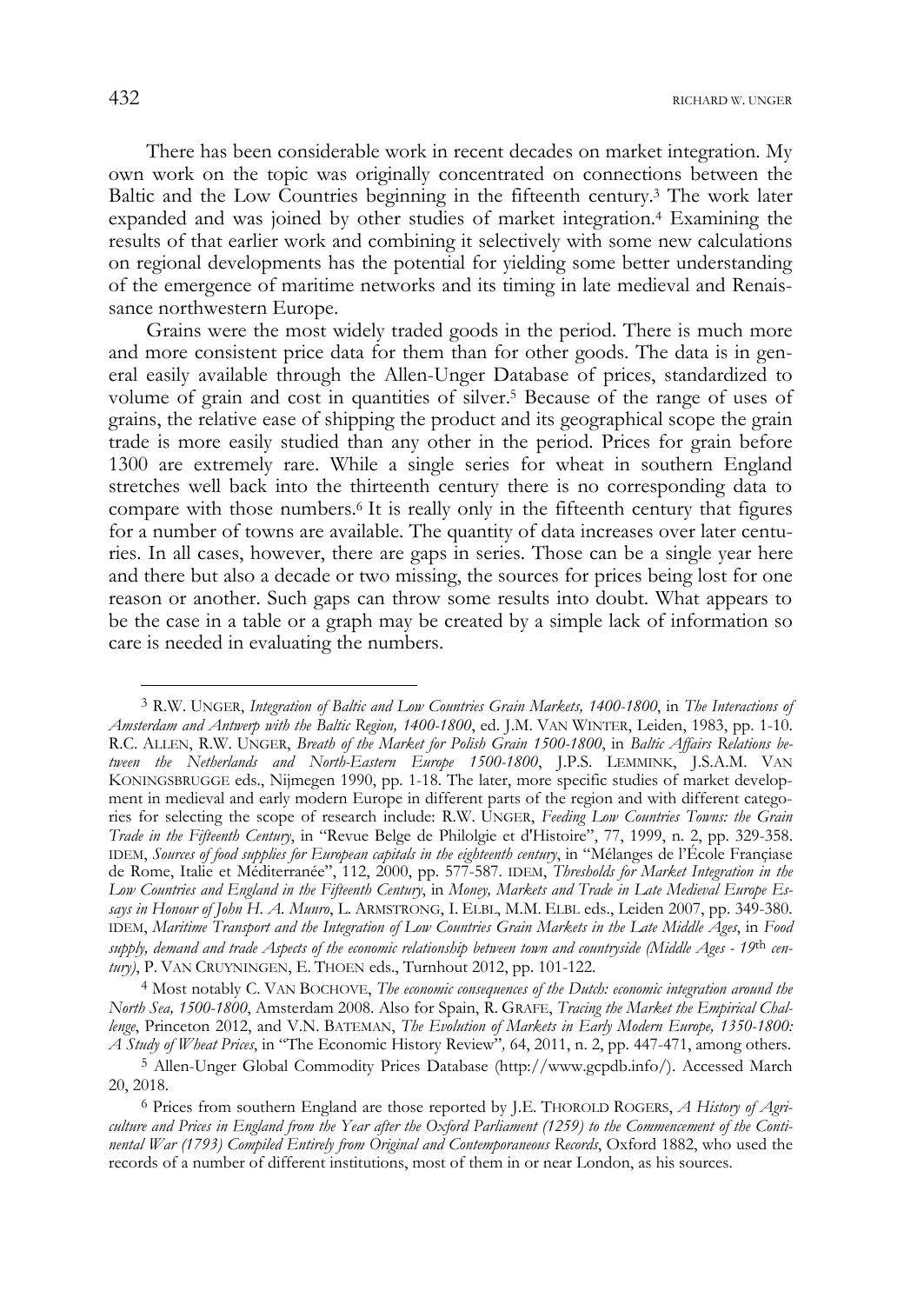### MARKET INTEGRATION: DATA

-

 The general indication is a rise and then decline of integration of markets in northern Europe from 1300 to 1700.7 The difference in the average price of wheat in northwestern Europe to the average price of wheat in Baltic ports tended to go up from the middle of the sixteenth century, the opposite of expectations. As markets integrate the prices should move together and prices should converge. In the absence of any barriers to trade the ratio should be unity and the difference should tend to zero. Of course transportation costs would dictate some difference between prices in two markets and the gap created by the expense of moving the good could and did vary over time. Even so, if markets became more integrated the expectation is that rises and falls in prices in two places should follow the same pattern. Deviation from a consistent pattern, the rise in prices for wheat in the west compared to those in the northeast in the sixteenth and more so in the seventeenth centuries, suggests anything but a smooth path to integration. Wheat prices which survive from towns in the Baltic are few before 1700 so the commodity is not the best indicator of the tendency toward integration. Rye was the more common grain export from the Baltic to western Europe and for it the pattern is more clear. The difference in the average of rye prices in western ports compared to the average in Baltic ones was low and somewhat consistent in the fifteenth and sixteenth centuries and then began to decline in the middle of the seventeenth. Taking the ratio of average prices in the Baltic to average prices in western ports for the two grains generates results which are not entirely consistent with the comparison of the differences in the price averages. The ratio tended toward unity for part of the sixteenth century and for rye it was true again in the second half of the seventeenth century. The ratio of average wheat prices showed a decline to 1600 but remained well above one down through the seventeenth century. The sporadic nature of wheat price data for the Baltic region helps to explain the confusing results.8

 Taking wheat prices in eighteen different markets comparing them to prices in southern England, the latter because it provides the longest and most complete data series for the good, yields little indication of a move toward integration.9 The use of a five-year moving average of the ratio smooths out some but not all of the extreme swings in the relative prices in markets. [See Graph 1] Even with smoothing it is clear that the mid fifteenth century dramatic increase in wheat prices in Leiden influences results considerably. Still there are signs of a movement toward integration in the seventeenth century, moving back to the situation in the fifteenth. Since ratios are made up of two numbers changes in the denominator heavily affect the result. [See Graph 2] The rise in the price of wheat in southern England in the sev-

<sup>7</sup> G. FEDERICO, *How Much Do We Know About Market Integration in Europe?*, in "The Economic History Review", 65, 2012, n. 2, pp. 470-497, 491, in large part agrees though noting how difficult it is to make a definitive statement.

<sup>8</sup> R.W. UNGER, *Maritime Transport and the Integration of Low Countries Grain Markets*, cit*.*, pp*.* 104-106.

<sup>9</sup> The eighteen are Amsterdam, Angers, Arnhem, Bruges, Chester, Cologne, Douai, Edinburgh, Exeter, Frankfurt, Leiden, Lier, Louvain, Strasbourg, Tours, Utrecht, Wurzburg and Winchester.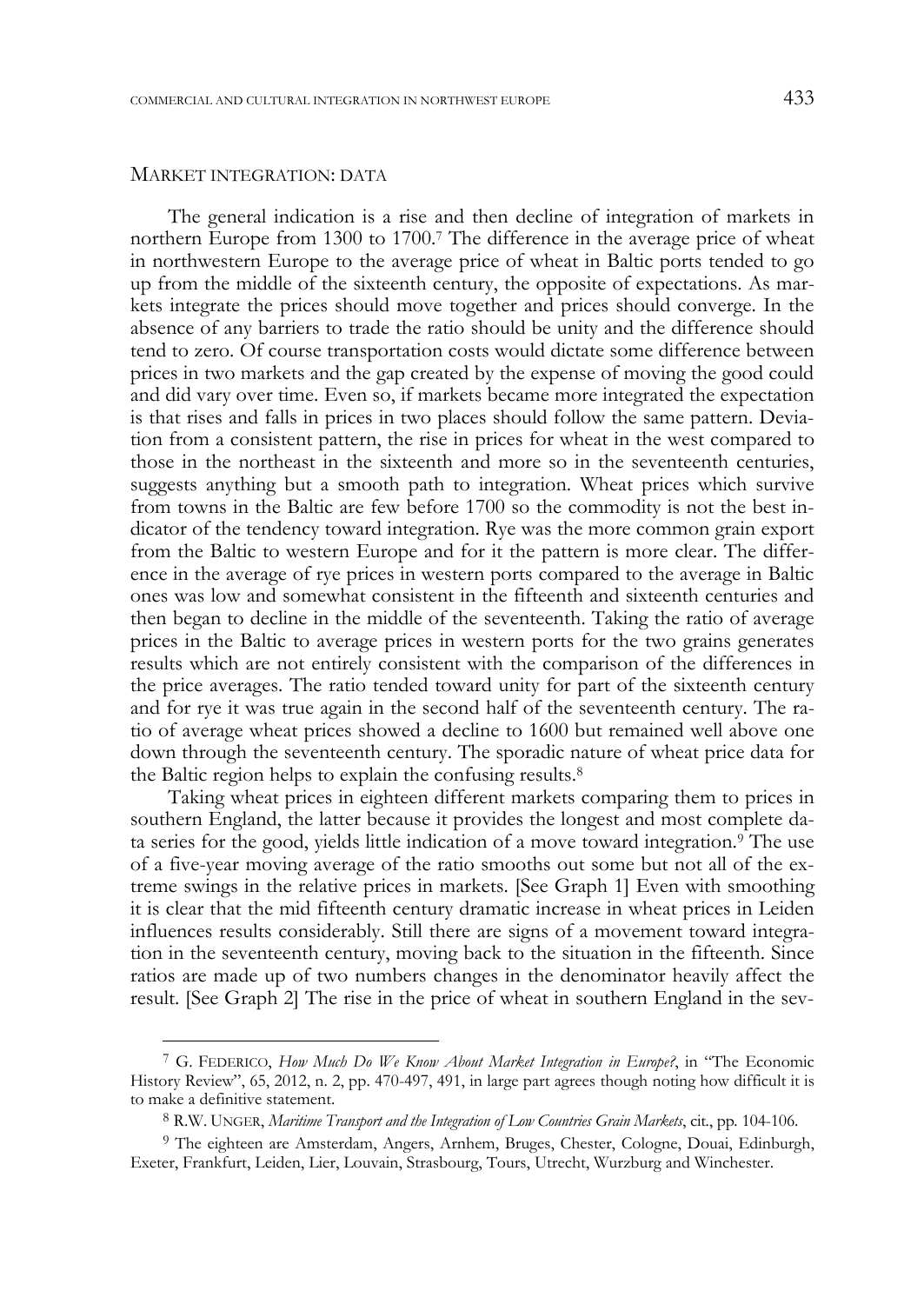enteenth century is an explanation for the fall in the ratio to the average price in the other eighteen markets but the fact that the other markets did not respond by shipping grain to London to take advantage of rising prices there and so raise prices proportionally in their own markets is a further indication of a less than fully integrated market in wheat in northwestern Europe by the seventeenth century.



Graph 1. **Ratio of Average Price of Wheat in 18 Markets to Price in Southern England (five-year moving average) with exponential trendline** 

Market integration tends to reduce price fluctuations, imports or exports to other sites in order to fetch higher prices serving to soften swings. Variance measures the degree of fluctuation and data for the ratio of averages of wheat prices in those eighteen markets to prices in southern England produces similar results to the series of five-year moving averages. [See Table 1] The measure is an indication, even if a poor one, of trends in market efficiency.10 The 100 years from 1521 to 1620 were stormy ones. The variance drops back to a low level for the rest of the seventeenth century, back to levels not seen since the fourteenth and early fifteenth.

<sup>10</sup> G. FEDERICO, *How Much Do We Know About Market Integration,* cit., pp. 484-485.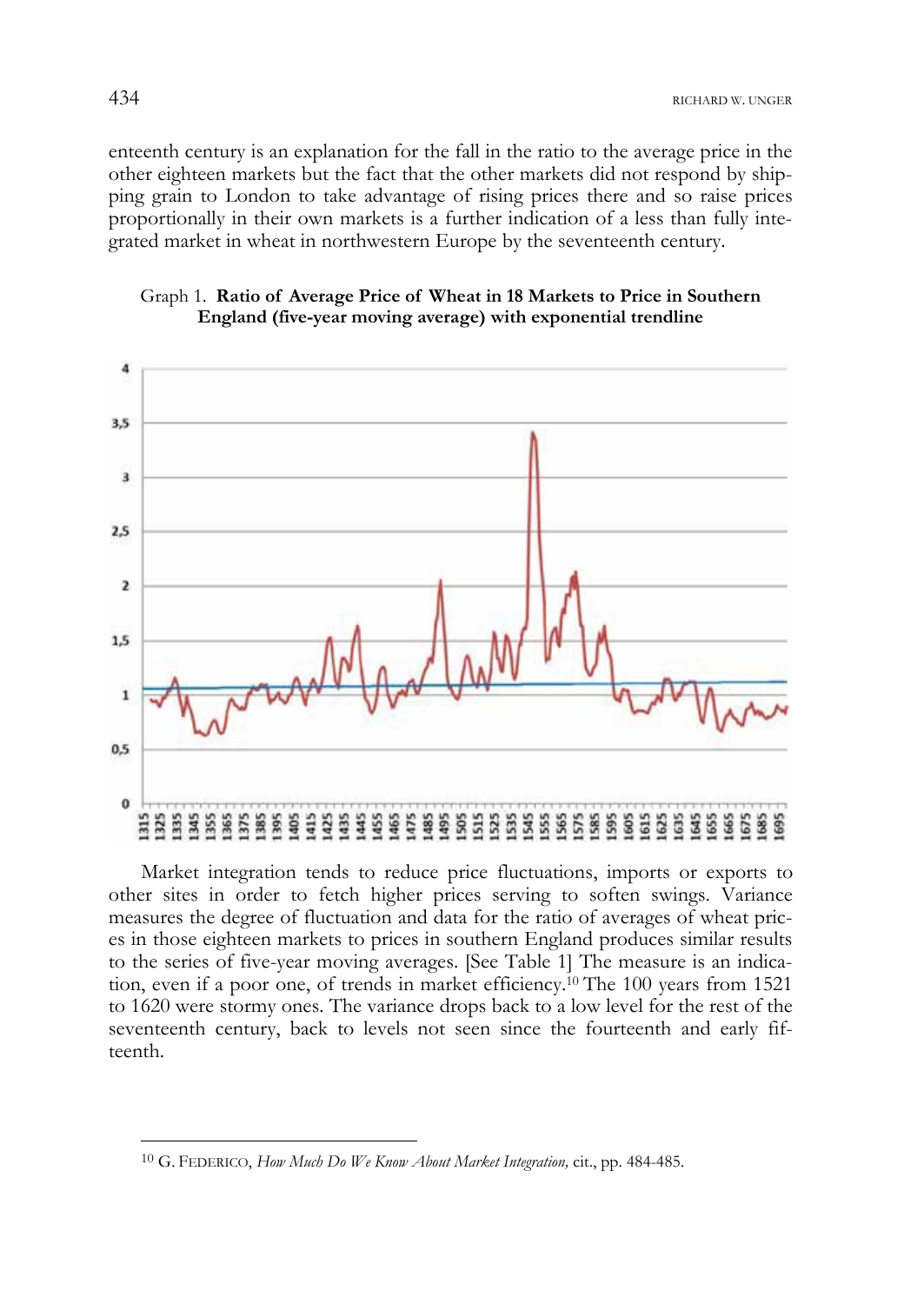

Graph 2. **Prices of wheat in Southern England (grams of silver per litre)** 

Tab. 1. **Variance in the Average Ratio for Wheat Prices in Eighteen Markets to Prices in Southern England** 

| 1320-1420 | 0.019 |
|-----------|-------|
| 1421-1520 | 0.069 |
| 1521-1620 | 0.355 |
| 1621-1700 | 0.022 |

Source: Allen-Unger Global Commodity Prices Database (http://www.gcpdb.info/). Accessed March 20, 2018.

Rye prices are not much more help in measuring market integration. For southern England, a region with relatively high incomes for northern Europe, the price data for the seventeenth century have so many gaps that the series from there can not be used as a basis for comparison. Instead the price series from Strasbourg is the denominator of the ratio of the average of prices in eighteen markets. Some of the eighteen are different from those used for wheat because of the availability of data. Included in this case are four sites in eastern Europe. Ports like Gdansk and Rostock would have been sources of rye imports into western Europe in the seventeenth century and before.11 For rye there are extensive fluctuations in the ratio of

<sup>11</sup> The eighteen markets are Amsterdam, Angers, Antwerp, Arnhem, Bruges, Brussels, Cologne,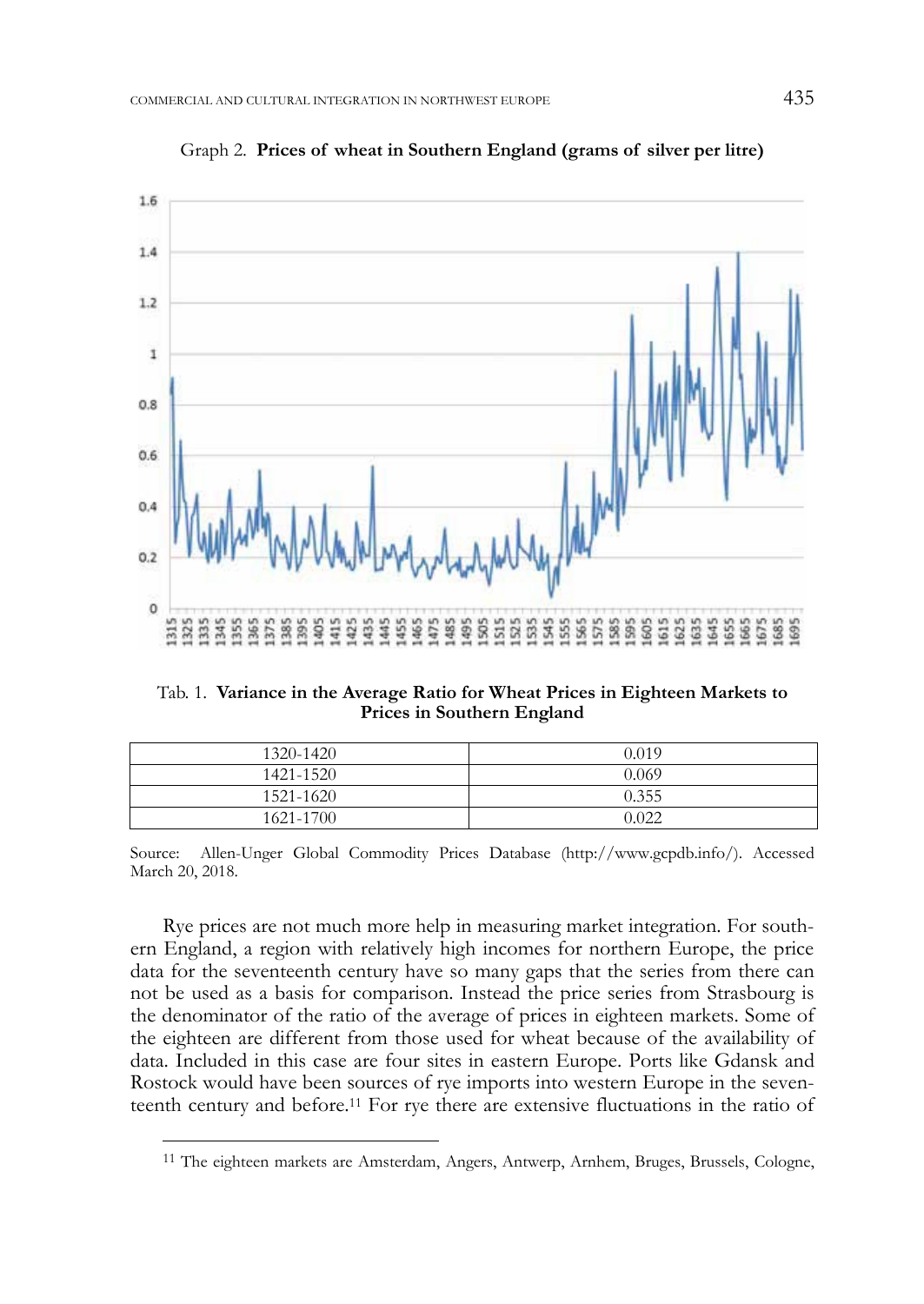the average to prices in Strasbourg. [See Graph 3] Even so there is a more distinct trend toward unity even though fluctuations increase for the second half of the seventeenth century. The pattern with wheat prices is somewhat reproduced with low levels of variance from 1421 to 1520. The figure rises after that with the last eighty years of the seventeenth century generating a considerably higher number. [See Table 2] The sharp rises in the price of rye at Strasbourg in the seventeenth century and so the swings in the denominator help to explain the higher variance. [See Graph 4]. Despite those source-related effects for rye prices there is more reason to believe that the tendency over the long run, despite difficulties, was toward increasing market integration.

## Graph 3. **Ratio of Average Price of Rye in 18 markets to Price in Strasbourg (fiveyear moving average) with exponential trendline**



Coutances, Frankfurt, Gdansk, Leiden, Leipzig, Louvain, Paris, Rostock, Southern England, Warsaw and Wurzburg.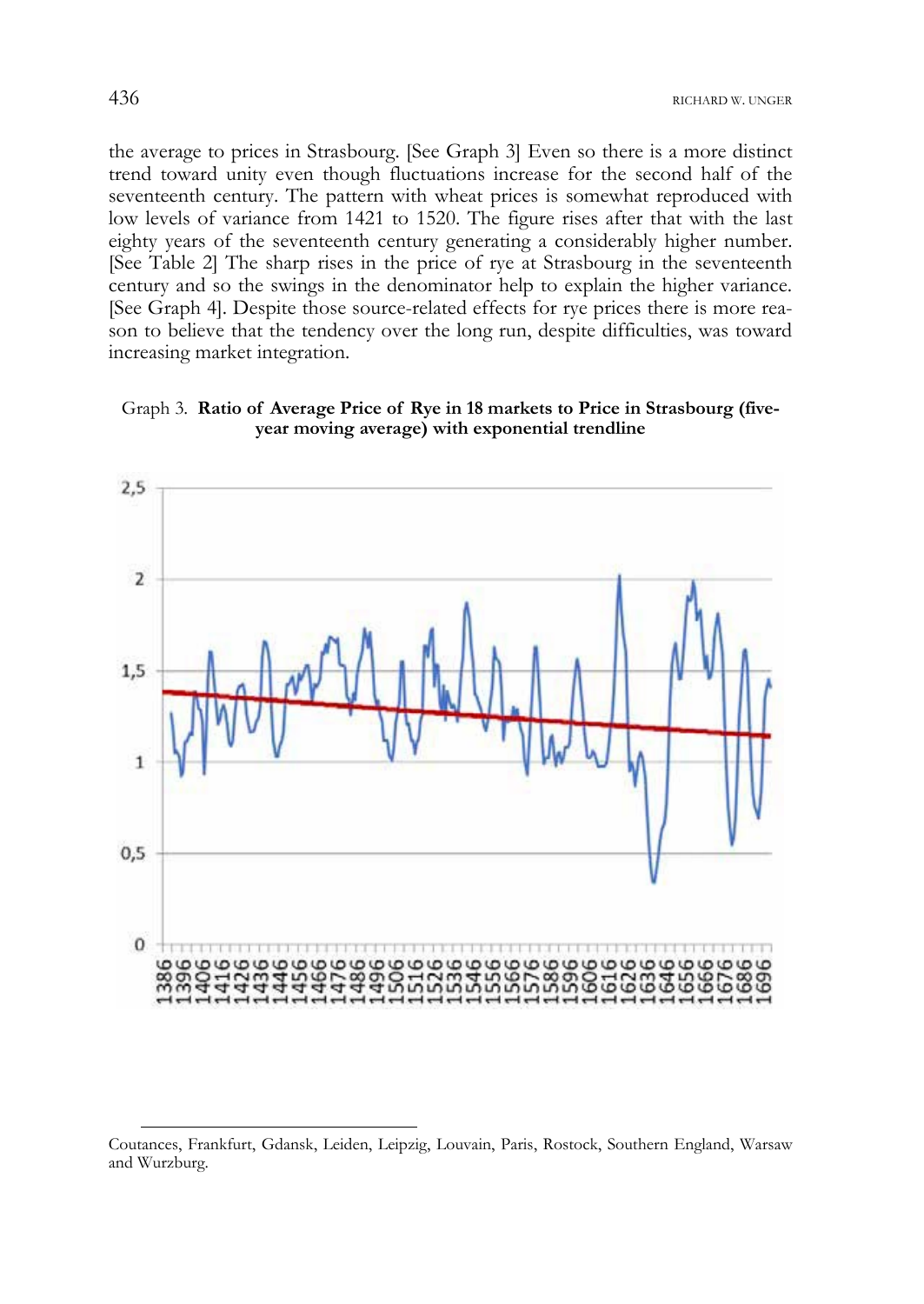| 1386-1420 | 0.122 |
|-----------|-------|
| 1421-1520 | 0.105 |
| 1521-1620 | 0.147 |
| 1621-1700 | 0.356 |

Tab. 2. **Variance in the Average Ratio for Rye Prices in Eighteen Markets to Prices in Strasbourg** 

Source: Allen-Unger Global Commodity Prices Database (http://www.gcpdb.info/). Accessed March 20, 2018.



Graph 4. **Price of Rye in Strasbourg (grams of silver per litre)** 

INTEGRATION OF REGIONAL MARKETS

-

Stephan Epstein toward the end of the last century argued that the economies of certain regions became more integrated in the closing centuries of the Middle Ages. The rising importance of regional fairs, he explained, was because they functioned as sites connecting two or more of those relatively more integrated regions. A number of fairs appeared in the fourteenth and fifteenth centuries at places that had not previously had much of a role in trade. That was evidence that some regions were enjoying rising levels of integration.12 If he was correct then not looking at the overall picture but rather zooming in on smaller geographical areas might

<sup>12</sup> S.R. EPSTEIN, *Regional Fairs, Institutional Innovation, and Economic Growth in Late Medieval Europe*, in "The Economic History Review", 47, 1994, n. 3, 459-482.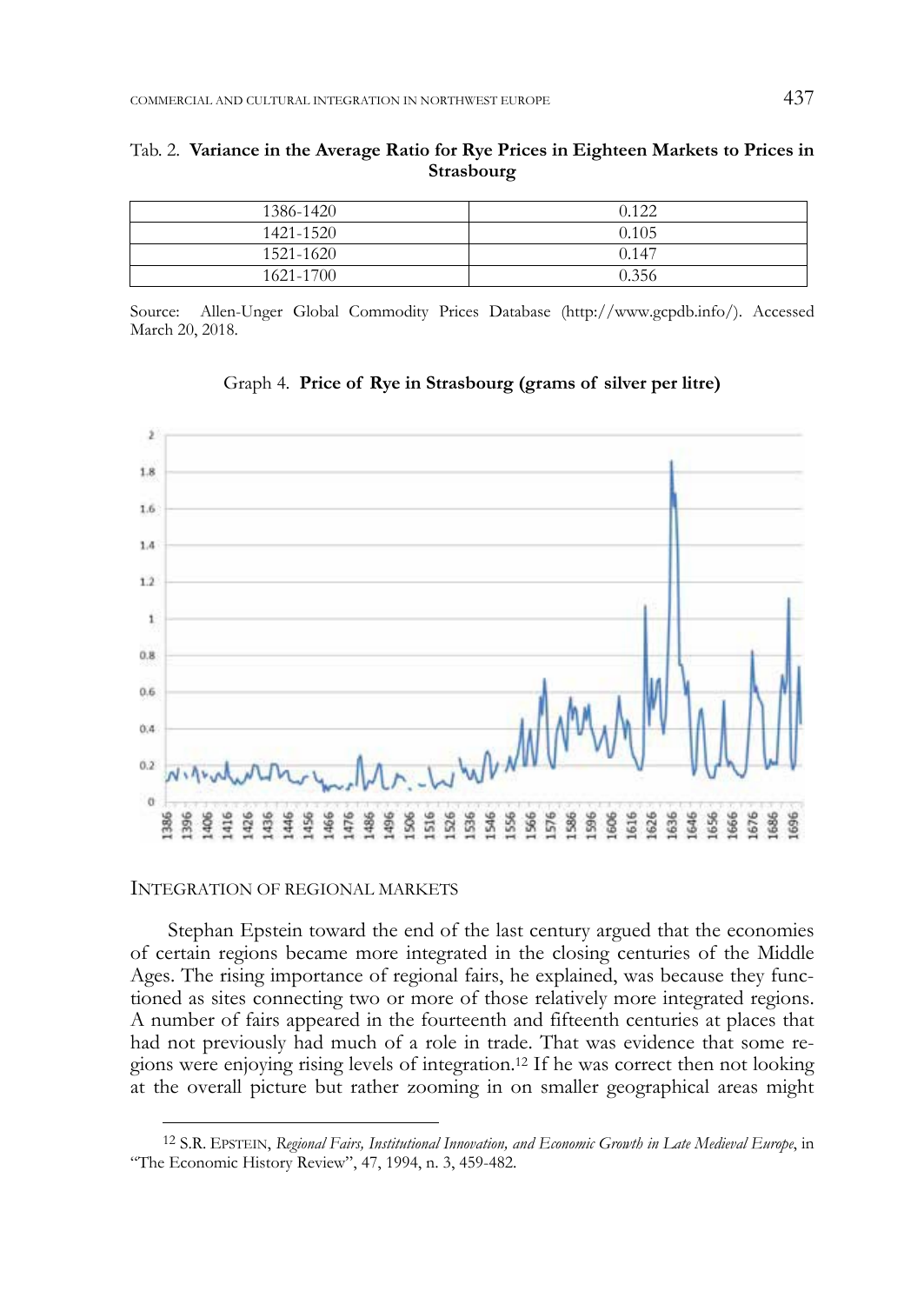438 RICHARD W. UNGER

well produce more promising results. The data on prices, examined in certain novel ways, tends to support his conclusions with implications for the extent of commercial connections and also cultural influence.

 Using the ratios of prices of rye to those in Strasbourg a comparison of three other towns in the valleys of Rhine and Main, towns relatively easily accessible to each other by river, shows curves following very similar patterns.<sup>13</sup> [See Graph 5] The 1622 Wurzburg figure does create considerable distortion but otherwise the commonality of the movement of prices is clear. For wheat, where more extensive data are available, some similar results emerge. For eight towns in the Low Countries the middle of the sixteenth century was a time of unstable prices, easily attributed to a combination of weather shocks and civil war. [See Graph 6] Prices in Douai remained consistently lower than in London and for that matter in towns to the north, though, by the seventeenth century it too seemed to be falling into line with the rest of the Low Countries with variations and prices similar to the rest. For four towns in the Rhine and Main valleys the pattern in wheat prices was similar. The 1547 Cologne price does distort the picture but at the same time indicates that the mid sixteenth century was a period of disruption in markets. [See Graph 7] For four towns in Britain the pattern for wheat prices is repeated. [See Graph 8] Edinburgh is an outlier when surviving data begin to appear in 1557 but in the course of the seventeenth century the town falls into line with the others. There is also disruption in the mid sixteenth century with Exeter prices swinging dramatically higher for a short time in the 1560s and then falling back into the general pattern.

Statistically rather than graphically correlations of prices in nearby markets produce further confirmation of a pattern of increasingly strong regional integration, supporting Epstein's argument. For shorter periods of time the indications are even stronger. For the long fifteenth century prices for towns in the Low Countries show strong correlations and when broken down into sub-periods of 1384 to 1477 and 1478 to 1520 the rising coefficients become more obvious. The move toward integration was, of course, not as strong with some pairs of towns as with others. Even so the pattern of a strongly developing regional market in the Low Countries, even over a period of disruption from foreign and internal wars, seems clear. The results hold for both wheat and rye.14

<sup>&</sup>lt;sup>13</sup> The three other towns in the river valleys were Cologne, Frankfurt and Wurzburg.

<sup>14</sup> R.W. UNGER, *Feeding Low Countries Towns*, cit., 348-353.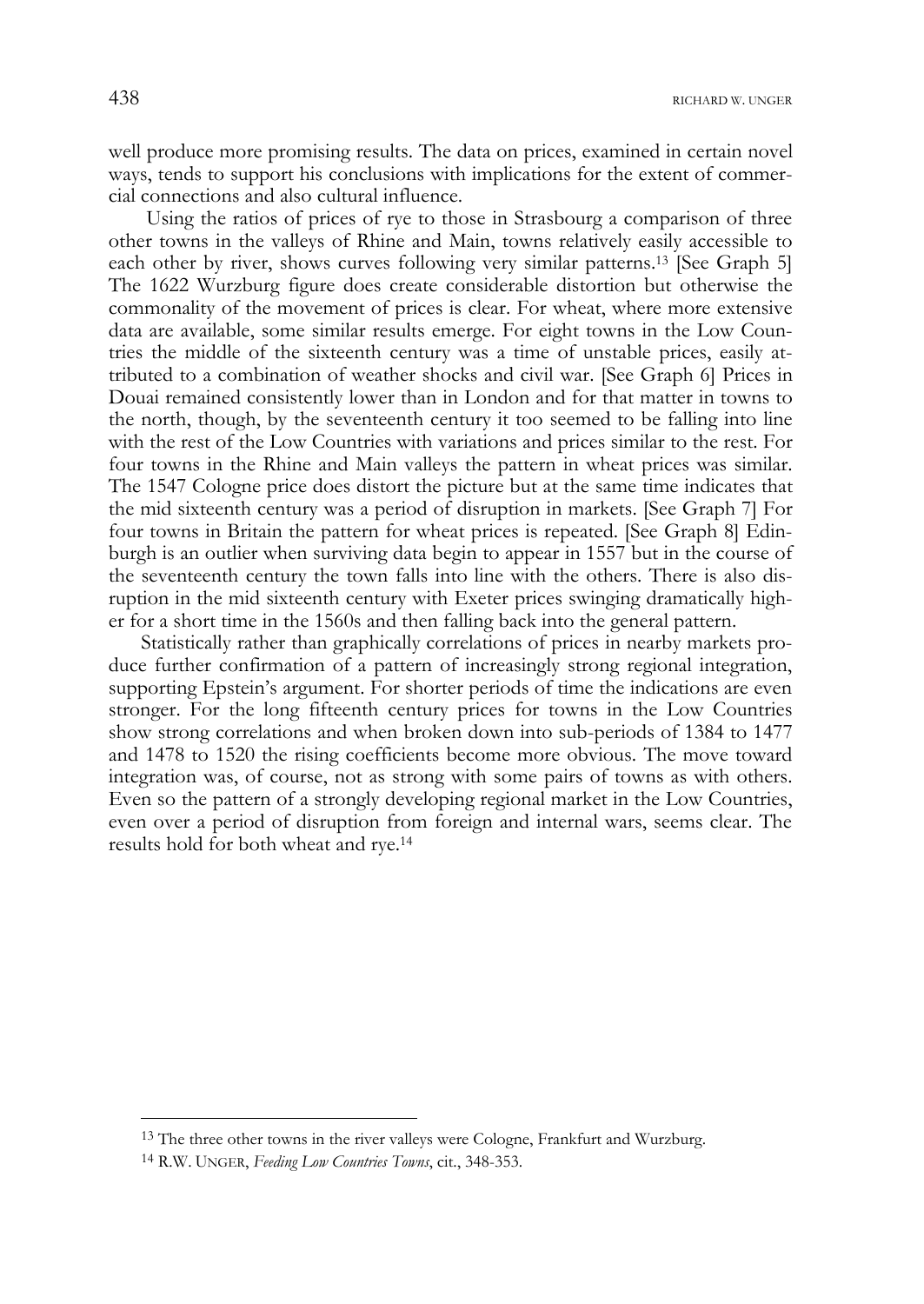

Graph. 5. **Ratio of rye prices in 3 Rhine-Main Valley markets to prices in Strasbourg** 

Graph. 6. **Ratio of wheat prices in 8 Low Countries markets to prices in Southern England** 

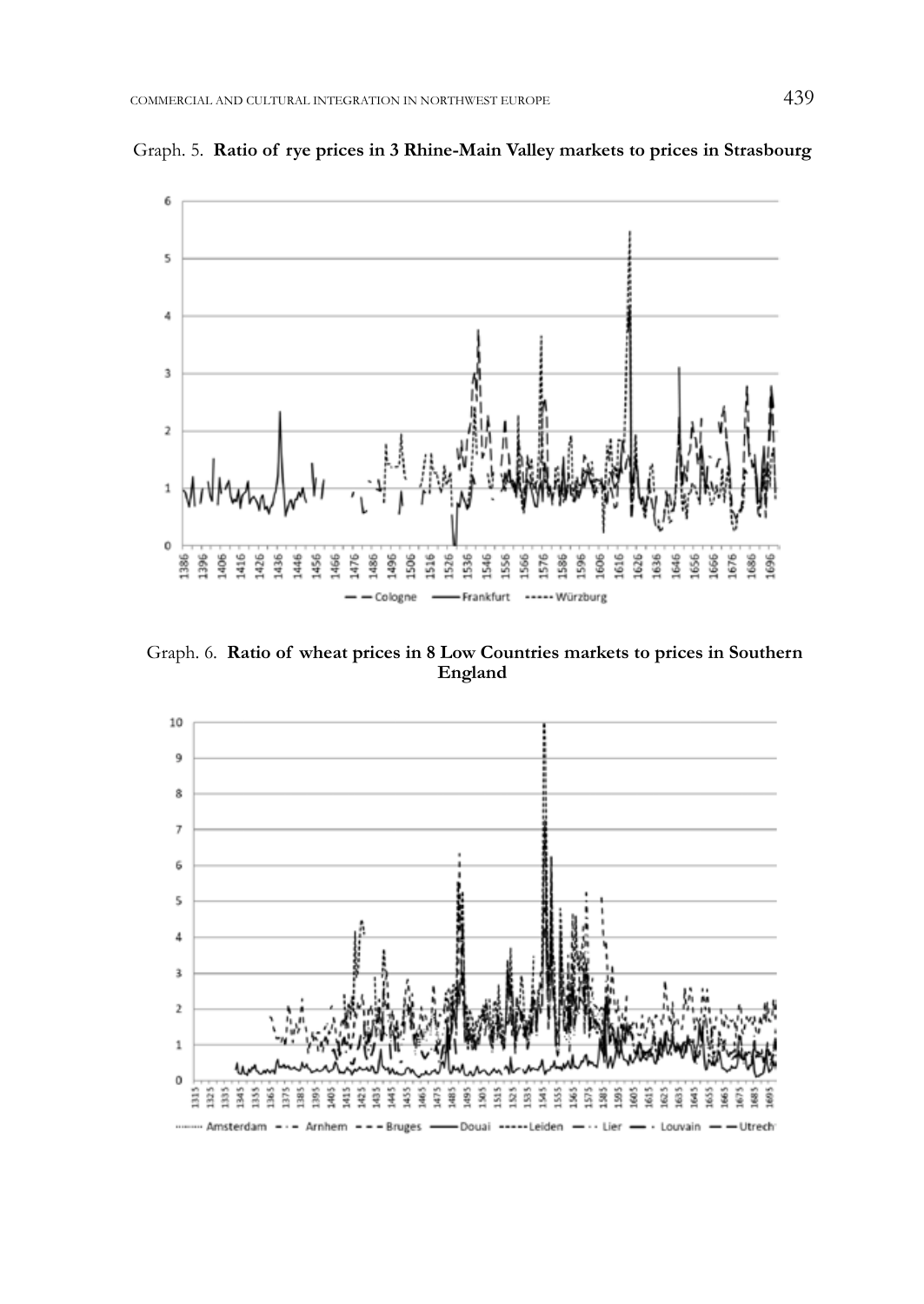

Graph. 7. **Ratio of wheat prices in 4 Rhine-Main Valley markets to prices in Southern England** 

Graph. 8. **Ratio of wheat prices in 4 British markets to prices in Southern England** 

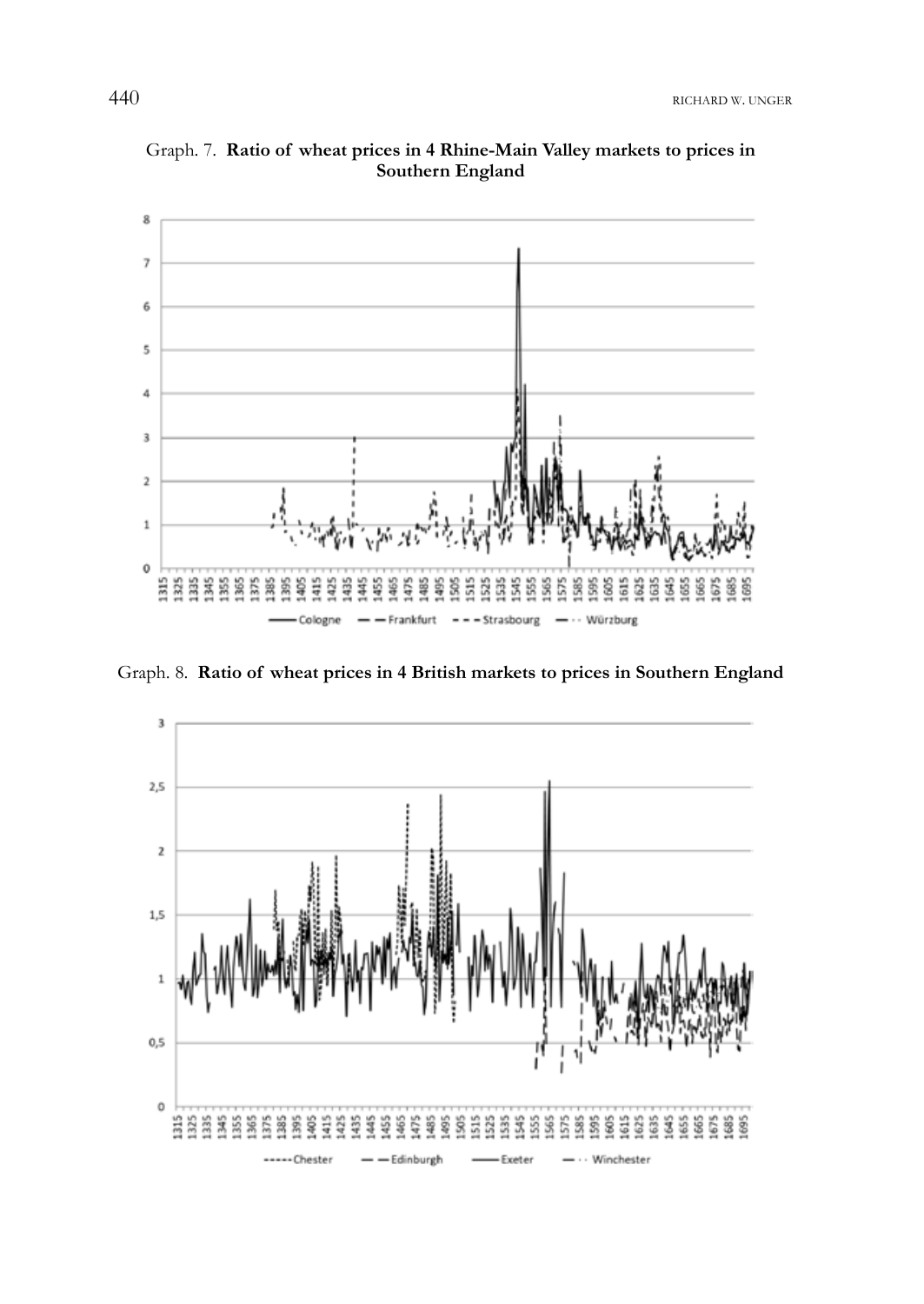Looking beyond the Low Countries and placing the correlation of grain prices between pairs of cities in a hierarchy of the level of correlation generates some groupings. In that exercise covering the years from 1260 to 1510 there are different results for wheat and rye because data come from different cities for the two types of grain. For wheat there are towns like Exeter and London which appear to be part of the same market. There are also clusters of towns, for example, in the Low Countries counties of Brabant, Flanders and Holland. There are exceptions to the pattern with some towns near each other showing lower correlations than with the big cities of the region, that is London and Paris. That result may reflect the ease of shipping from one place to another, that is on the presence of a convenient maritime connection.15 For wheat a comparison of towns in the northwest with those in Iberia produces signs of little or no correlation, the expected result at least for the late Middle Ages. For rye there are indications of at least two clusters of towns, the first in the Low Countries and the other in and near Bavaria. There is the same seemingly contradictory result of certain pairs of towns close geographically but not close in the pattern of price formation. The Low Countries produce some examples.16

| <b>Wheat Prices</b>         | Dates     | Pearson R |
|-----------------------------|-----------|-----------|
| Southern England and Exeter | 1316-1700 | 0.94      |
| Amsterdam and Leiden        | 1467-1700 | 0.84      |
| Amsterdam and Bruges        | 1462-1700 | 0.79      |
| Utrecht and Douai           | 1462-1700 | 0.65      |
| Strasbourg and Cologne      | 1531-1700 | 0.58      |
|                             |           |           |
| <b>Rye Prices</b>           |           |           |
| Frankfurt and Strasbourg    | 1350-1700 | 0.84      |
| Paris and Angers            | 1580-1700 | 0.64      |
| Wurzburg and Strasbourg     | 1471-1700 | 0.60      |
| Arnhem and Amsterdam        | 1544-1700 | 0.51      |
| Wurzburg and Cologne        | 1531-1700 | 0.50      |
| Amsterdam and Gdansk        | 1538-1700 | 0.49      |
| <b>Brussels and Bruges</b>  | 1401-1500 | 0.47      |
| Paris and Strasbourg        | 1520-1700 | 0.30      |

Tab. 3. **Pearson Correlations between Pairs of Cities** 

Source: Allen-Unger Global Commodity Prices Database (http://www.gcpdb.info/). Accessed March 20, 2018.

<sup>15</sup> J.A. GALLOWAY, *One Market or Many? London and the Grain Trade of England*, in *Trade, Urban Hinterlands and Market Integration, C.1300-1600: A Collection of Working Papers Given at a Conference Organised by the Centre for Metropolitan History and Supported by the Economic and Social Research Council, 7 July 1999*, ed. J.A. GALLOWAY, London 2000, pp. 36-39, 42.

<sup>16</sup> R.W. UNGER, *Maritime Transport and the Integration of Low Countries Grain Markets*, cit., pp. 110-111.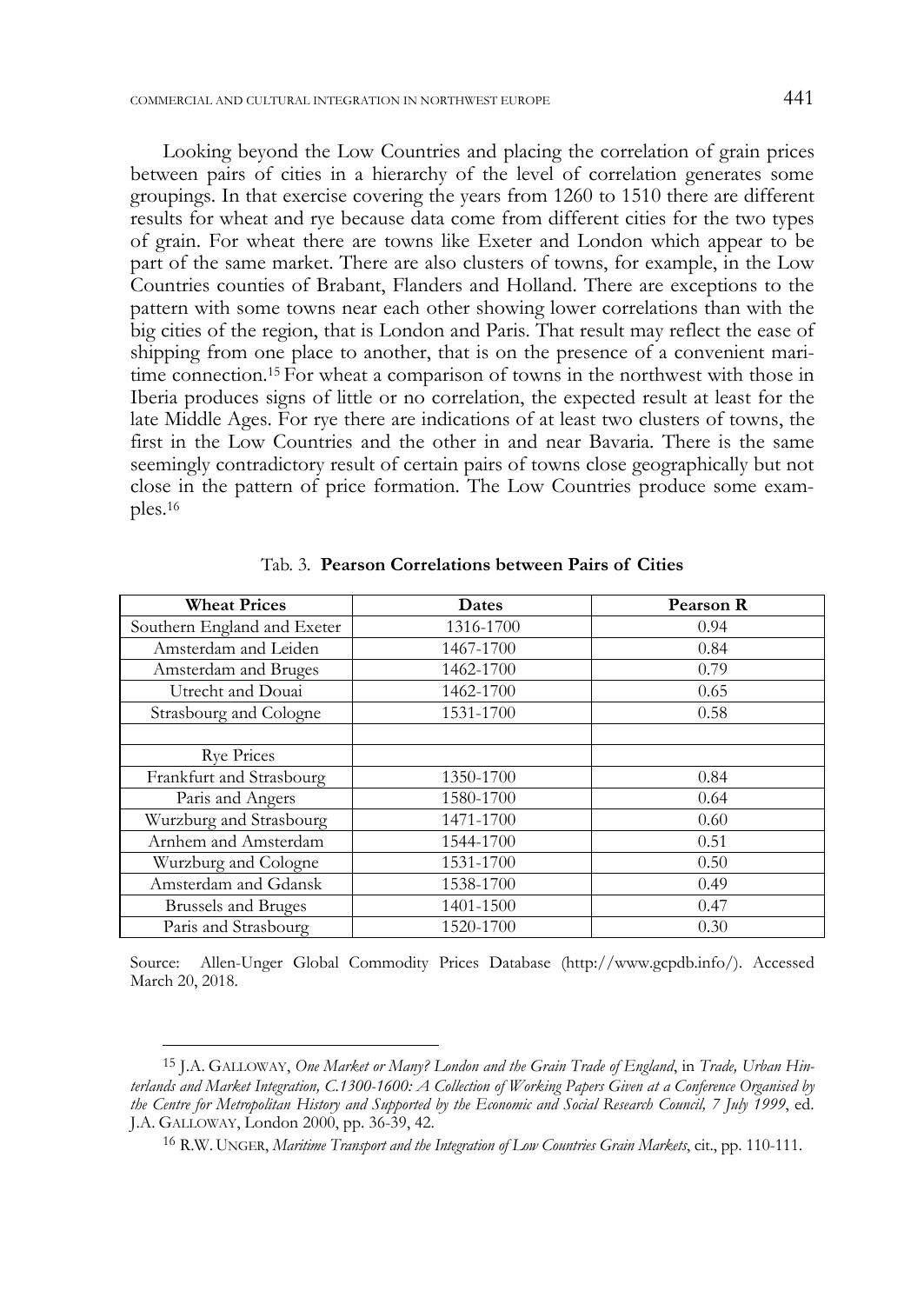The results are similar for the longer period. Comparisons are made using pairs of towns in a similar way for as long as there are two surviving price series with a limited number of gaps. [See Table 3] Towns close to each other and with easy access one to the other produce very impressive levels of correlation for wheat prices. Even where transport between the two was not as simple, for example Utrecht and Douai, the relationship of prices proves relatively strong. For rye prices the numbers are not as impressive. The strongest correlation, between Frankfurt and Strasbourg, presumably indicates the value of being close to each other on the same river. At the other extreme the low correlation between Paris and Strasbourg rye prices indicate that what regional markets were emerging depended very much on easy transport links, that is on waterways be they rivers or seas. Paris prices were more closely related to those in Angers, two towns which did not enjoy the luxury of a riverine connection such as that of Wurzburg and Strasbourg. The data strongly suggest that instead of a large single market in the fourteenth and fifteenth centuries there was rather the emergence of a series of regional markets in northwest Europe. The most notable example with roots extending back to the thirteenth century was one around the southern North Sea and English Channel with London relying on suppliers not only close to the city but also in northeastern France and even the Low Countries.17 Those same regions, if market conditions changed, could also be recipients of grain from farmland in southeastern England close to London.18

The result from the comparison of rye prices in Amsterdam and Gdansk from 1538 to 1700 suggests a connection of the same magnitude of that between Brussels and Bruges and between Wurzburg and Cologne, two cases where the distance was considerably less and where rivers and canals afforded reasonable to good access for inland vessels. The correlation between the Dutch centre of trade to northeast Europe and the Baltic port supports the argument that while regional markets emerged in the late Middle Ages the connections between those clusters of towns increased over time and that there was a much larger market emerging across northern Europe thanks to maritime shipping. Vessels sailing the North Sea and into the Baltic were creating a more unified northern European market in the sixteenth and the seventeenth centuries.

 There is a consistent problem and a serious one with establishing the trend toward commercial integration between the Baltic and western Europe. While there may be some, even if sporadic, data about prices it is only in the rarest of cases before the seventeenth century that there is any surviving evidence at all of the volume of goods traded. English customs accounts start at end of the thirteenth century and become very helpful for the fifteenth and beyond. They can give early indications of volume. The tolls collected by the king of Denmark in the Øresund began even in the fifteenth century but it is the second half of the sixteenth before

j

<sup>17</sup> J.A. GALLOWAY, *Metropolitan Food and Fuel Supply in Medieval England: Regional and International Contexts*, in *Food Supply, Demand and Trade: Aspects of the Economic Relationship between Town and Countryside (Middle Ages - 19th Century)*, P. VAN CRUYNINGEN, E. THOEN eds., Turnhout 2012, pp. 9-10.

<sup>18</sup> D. KEENE, *Medieval London and Its Supply Hinterlands*, in "Regional Environmental Change", 12, 2012, n. 2, pp. 263-270.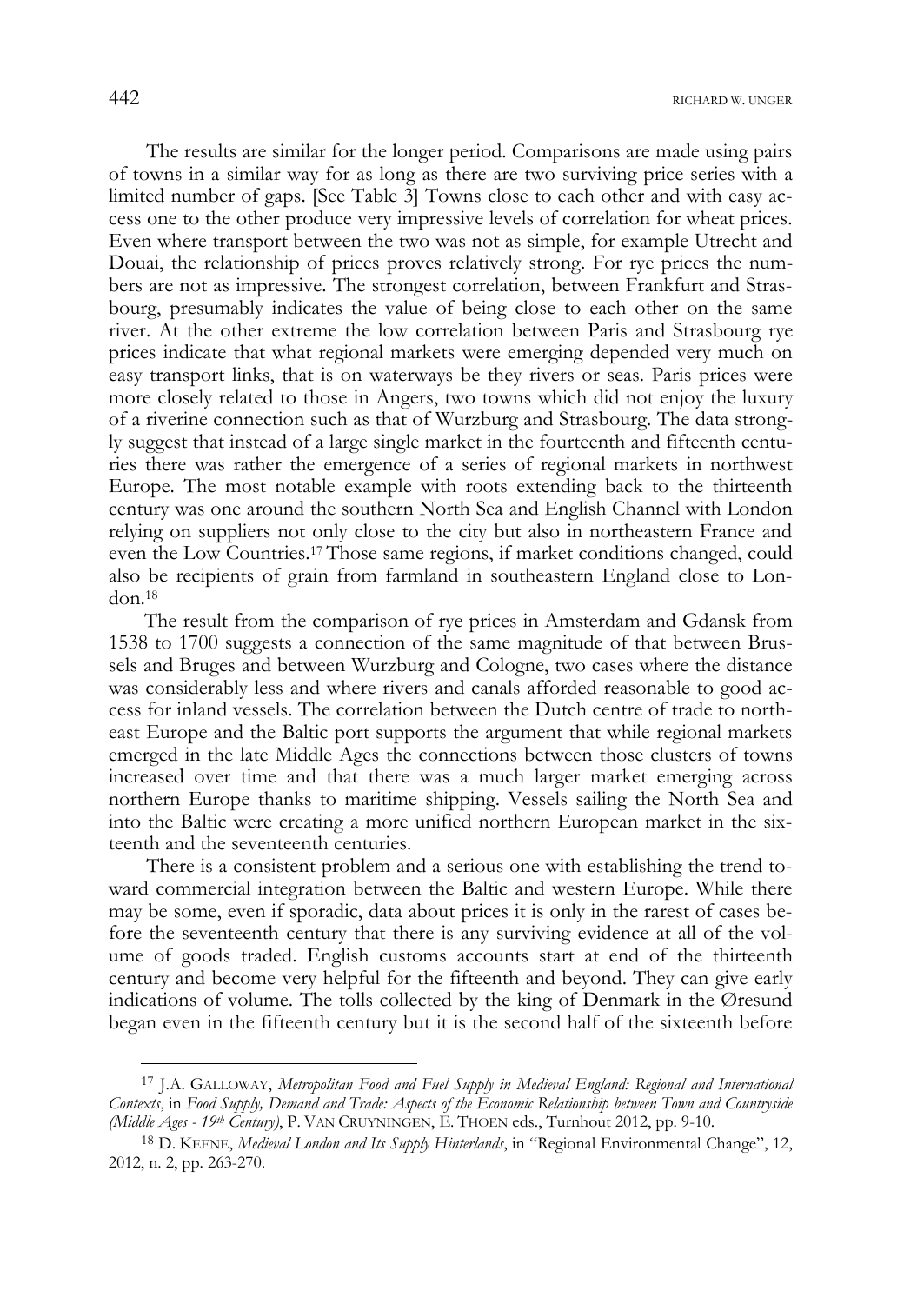surviving records offer consistent and sustained annual data. Numbers for some commodities turn up in some ports in northern Europe now and again before the eighteenth century but those records are typically sporadic and the taxes they report were often levied for a short time for special reasons.19 Data on commodity flows can leave false impressions about levels of or the direction of integration. There was a boom in Baltic trade for Dutch merchants and shippers in the closing years of the sixteenth and first half of the seventeenth century. The rise of the Dutch, their emergence as prominent economic and political players in Europe and beyond, is attributed to the success in the so-called mother trade to the Baltic.20 Despite Milja van Tielhof's pushing the study back into the fifteenth century it is really after 1570 when the Sound Toll records become abundant enough to have some reliable knowledge about the scale of the exchange, something which Aksel Christensen showed effectively and in considerable detail. There was trade in grain from the Baltic before the Danish levies began, carried presumably in cogs from German ports. There are indications from a few sources that exports from Poland to the Low Countries were underway in the fifteenth century.<sup>21</sup> How sustained and how large they were is impossible to isolate. There is seemingly no way to know what was new in the sixteenth century and what was substitution of one route for another or substitution of one group of merchants for another and of one network for another. There must be doubt about how novel was the Dutch trade boom and about the impact of the trade on the integration of markets. It is certain, however, that there were clear and obvious and extensive cultural spinoffs from that commercial connection.

#### TRADE AS THE FOUNDATION FOR CULTURAL EXCHANGE

-

 The trading relations yielded cultural influences, directly and indirectly. The networks of merchants, traders and shippers created pathways for the exchange of a long and varied list of practices and of goods which were cultural markers, embodying alien patterns of action which people, over time, adopted and made their own. Despite the ups and downs, there was a long term trend toward growth in exchange within regions at the end of the Middle Ages and across northern Europe in

<sup>19</sup> C.E. HILL, *The Danish Sound Dues and the Command of the Baltic: A Study of International Relations,* Durham (NC), 1926. N.E. BANG, K. KORST, *Tabeller over Skibsfart Og Varetransport Gennem Øresund 1661-1783 Og Gennem Storebælt 1701-1748 = Tables De La Navigation Et Du Transport Des Marchandises Passant Par Le Sund 1661-1783 Et Par Le Grand-Belt 1701-1748,* 2 vols., Copenhagen 1930. S. JENKS, *Das Danziger Pfundzollbuch Von 1409 Und 1411*, Cologne 2012.

<sup>20</sup> On the development of the trade see A.E. CHRISTENSEN, *Dutch trade to the Baltic about 1600 : studies in the Sound Toll Register and Dutch shipping records*, Copenhagen 1941. M. VAN TIELHOF, *De Hollandse Graanhandel, 1470-1570: Koren Op De Amsterdamse Molen*, The Hague 1995. EADEM, *The "Mother of All Trades": The Baltic Grain Trade in Amsterdam from the Late 16th to the Early 19th Century*, Leiden 2002. Sound Toll Registers online, a project of the University of Groningen and Tresoar, Frisian Historical and Literary Centre at Leeuwarden: http://www.soundtoll.nl/index.php/en/welkom Accessed April

<sup>4, 2018. 21</sup> For example, H. SAMSONOWICZ, *Untersuchungen Èuber Das Danziger Bürgerkapital in Der Zweiten Hälfte Des 15. Jahrhunderts*, *Abhandlungen Zur Handels-Und Sozialgeschichte*, Weimar 1969, pp. 28, 35, 37.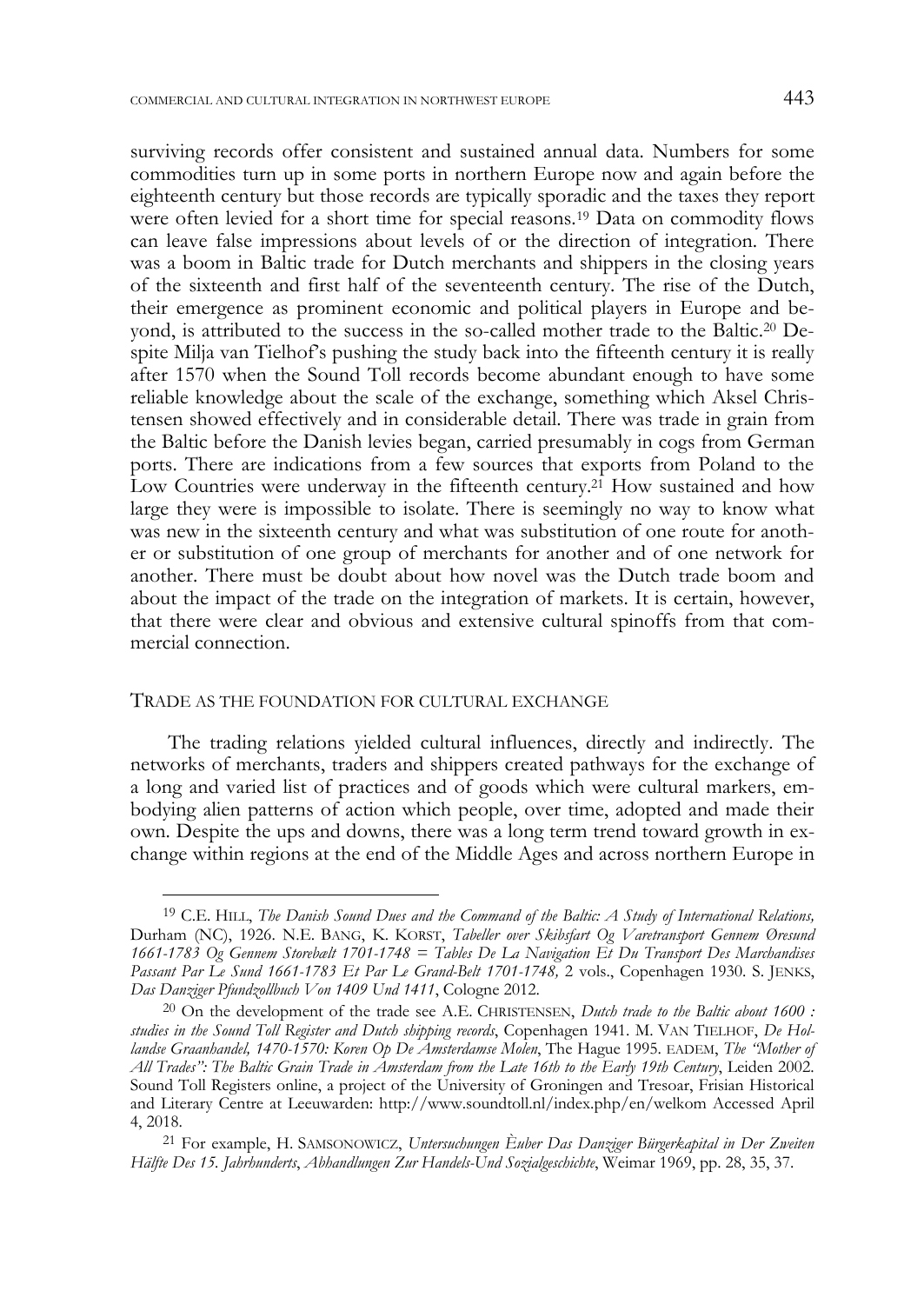the Renaissance. Producers and consumers in different places became more dependent on each other for supplies of goods. The fluctuations and variations in production and consumption make it difficult to discern long term trends.22 While market integration may be hard to chart there was a growing interdependence of markets. Their extent of integration was a sign of trade even if the volume might not show a linear rising trend. The existence of persistent if not always expanding connections was a positive force for the creation of networks among merchants and for laying down the foundation for cultural exchange. Contact for the transmission of cultural practices did not require consistent commercial connections. Even sporadic connections could prove effective. The degree of market integration did not determine the character and extent of influence across distance. The more extensive trade relationship, however, the greater were the opportunities and the greater the impetus for cultural exchange.

 At the end of the last century there was significant research concentrated on common features of the culture prevailing in different jurisdictions around the North and Baltic Seas in the seventeenth and eighteenth centuries. Lex Heerma van Voss was the leader in the effort, shown in the book he edited with Juliette Roding.23 The thirty essays, which grew out of a conference, explored a broad range of aspects of topics from architecture to painting to music to drama to engineering to religion and piety to migration to philosophy to trade as well as commerce and business practices. Ranging from 1550 to 1800 the writers relied on different kinds of sources, in some cases concentrating on specific time periods and geographical areas and in some taking on larger questions of the cultural unity or disunity of the lands around the North Sea. The authors agreed on the primacy of economic relations in creating the common features they identified. Among them there was little if any discussion of the mechanisms which translated economic contacts into common cultural features. The strong relationship was not questioned. That volume continued a pattern established in earlier works of seeing the area around the North and Baltic seas as a region with common characteristics. In the papers in both a 1988 festschrift for professor J. A. Faber24 and a 1990 collection from the Institute of Northern and Eastern European Studies at the University of Nijmegen25 many different authors pointed to aspects of contact, economic, social and cultural, and the results of those contacts. While it seems more than a coincidence that the organization of research and the publication of findings was centred in the Netherlands, interest in the phenomenon of a common culture around the northern seas of Europe extended to scholars from different countries as shown in the periodic publications of the International Society for the History of the Northern

<sup>22</sup> J.A. GALLOWAY, *One Market or Many?,* cit., p. 42.

<sup>23</sup> *The North Sea and Culture (1550-1800): Proceedings of the International Conference held at Leiden 21-22 April 1995*, L. HEERMA VAN VOSS, J. RODING eds., Hilversum 1996.

<sup>24</sup> *From Dunkirk to Danzig Shipping and Trade in the North Sea and the Baltic, 1350-1850. Essays in Honour of J. A. Faber on the Occasion of his Retirement as Professor of Economic and Social History at the University of Amsterdam,* W.G. HEERES, L.M.J.B. HESP, L. NOORDEGRAAF, R.C.W. VAN DER VOORT eds., Hilversum 1988.

<sup>25</sup> *Baltic Affairs Relations between the Netherlands and North-Eastern Europe 1500-1800*, J.P.S. LEMMINK., J.S.A.M. VAN KONINGSBRUGGE eds., Nijmegen 1990.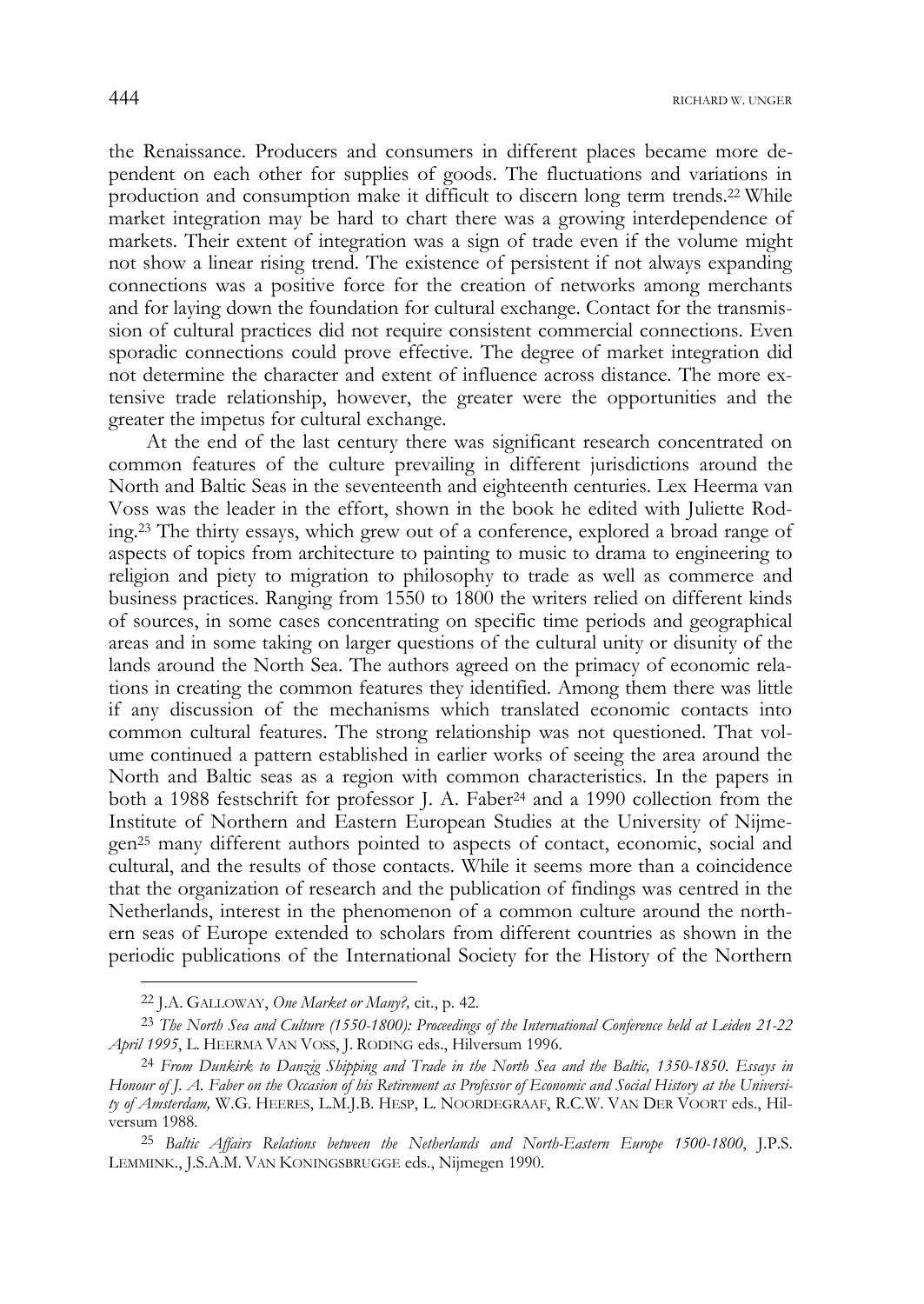Seas of Europe.26

j

 For all those examining exchange in early modern northwest Europe defining what might be meant by a cultural unity in the region is a daunting if not impossible task. The concept is elusive because of its scope and the potential variety. While common characteristics may be easy to find in a region or area it is difficult to measure their depth or extent or to set levels of such characteristics which might serve as tests or measures for a cultural unity. In various categories, in religion, language, demography, art, sensitivity of various sorts, social policy many similarities emerged over time. For that there is general agreement and extensive documentation. Those similarities are most obvious for the seventeenth century and for areas close to the sea. The signs of integration of Amsterdam and Gdansk grain markets at exactly the time of the emergence of more practices in common in the Netherlands and along the south coast of the Baltic supports the argument for the economic roots of cultural exchange, and more specifically roots in trade in goods.

 Communication is one way in which a cultural unity can emerge and merchants were the logical agents of communication in the late Middle Ages and the Renaissance. They travelled widely and many took up permanent residence in foreign lands. Dealing with people in those unfamiliar environments, they had to develop a common language to exchange information. Literacy and education were a by-product of commerce in medieval and early modern Europe with only migration proving a stronger force for the transmission, merging or imposition of other cultures on existing ones. Resident Dutch merchants, for example, in Baltic ports like Gdansk carried on a regular correspondence with merchants and family back in the Netherlands, among other things reporting on conditions economic and political.<sup>27</sup> Many examples of such exchanges or of exposure to the culture of others with merchants as agents fill the volumes on relations of the Netherlands with lands to the east published in the 1980s and 1990s. The same, to a lesser degree, is true of essays in a volume dealing with commercial and cultural contacts between Britain and Poland from the Middle Ages to the late eighteenth century.28 Similarly there was extensive diffusion of technology through networks in northwestern Europe. The best known and documented case was in the adoption of northwestern European practices forced on Russia to the degree possible by Tsar Peter the Great around 1700. It was exceptional. Voluntary imitation of techniques was much more common.29

 The connections around the North and Baltic Seas, the emerging common features, suggest that it was the networks that grew up out of trade in the region which

<sup>&</sup>lt;sup>26</sup> The organization, a product of the Cold War, lost its principal function of bringing together scholars from both sides of the Iron Curtain and has gradually faded in importance. See also more generally D.G. KIRBY, MERJA-LIISA HINKKANEN-LIEVONEN, *The Baltic and the North Seas*, London-New York 2000.

<sup>27</sup> H.E. VAN GELDER, *Zestiende-eeuwsche koopmansbrieven*, in "Economisch-Historisch Jaarboek", V, 1919, pp. 136-191.

<sup>28</sup> *Britain and Poland-Lithuania : Contact and Comparison from the Middle Ages to 1795*, ed. R.W. UNGER*,* Leiden; Boston 2008.

<sup>29</sup> C.A. DAVIDS, *The Rise and Decline of Dutch Technological Leadership: Technology, Economy and Culture in the Netherlands, 1350-1800*, Leiden-Boston 2008, pp. 269-364.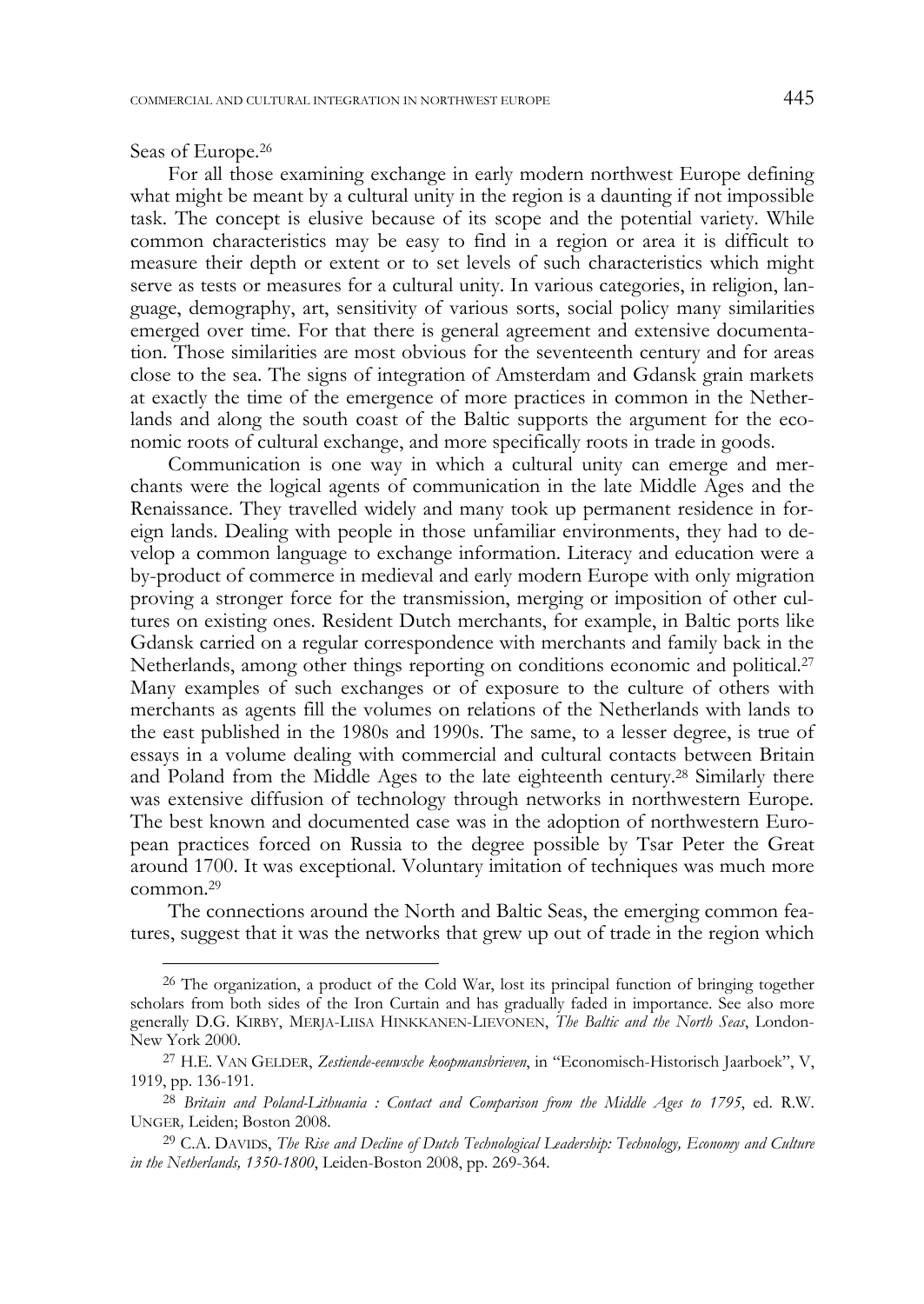were the starting point for the integration of more than just markets. Commercial exchange became cultural exchange. The connections among the lands on the shores of the North Sea varied in intensity and in direction over the years from the fourteenth through the seventeenth centuries so the progression of cultural influence has not been unidirectional nor was it universal. The growing power of governments and their commitment starting in the early nineteenth century to create unified national states should not, however, obscure the ease with which people, ideas and daily practices moved in the wake of trade before 1800. Two obvious cases, with the potential for many more examples, illustrate the possible relationship between commerce and culture.

## EXAMPLES OF CULTURAL INFLUENCE: THE HANSEATIC LEAGUE

 The most obvious sign of a late medieval network created by commerce and concomitant political interests was the Hanseatic League. It started as another group of cities seeking to identify common interests and to use their limited political and military power to defend those interests, mostly to do with trade. They could do that in north Germany because the early thirteenth century ruler, Holy Roman Emperor Frederick II, had freed the towns from his grip to create political allies. He needed support for his ultimately unsuccessful struggle against leagues of Italian towns. Commercial networks overlapped with social networks in Hansa towns, the two being closely linked.30 The expansion in trade coincided with improvements in shipbuilding technology in north German towns in the thirteenth and fourteenth centuries. Technical change in ships contributed to falling transport costs. The cog appeared as a long-distance carrier, probably originating in southern Denmark, around 1200.31 It proved to be very efficient at carrying bulky goods and since larger versions proved seaworthy it afforded scale economies.32 The use of the cog as well as a growing variety of ship types, in some cases related to the cog, on longer-distance voyages suggest that there were some improvements in navigation.33 Dangers at sea were also reduced to some degree by an increase in political

<sup>30</sup> U.C. EWERT, S. SELZER, *Social Networks*, in *A Companion to the Hanseatic League*, ed. D.J. HARRELD, Leiden 2015, pp. 162-193, 166-193.

<sup>31</sup> O. CRUMLIN-PEDERSEN, *To Be or Not to Be a Cog: The Bremen Cog in Perspective,* in "International Journal of Nautical Archaeology", 29, 2000, n. 2, pp. 230-246. IDEM, *Die Bremer Kogge - Ein Schlüssel Zur Geschicte Des Schiffbaus Im Mittelalter*, in *Die Kogge Sternstunde Der Deutschen Schiffsarchäologie*, G. HOFFMANN, U. SCHNALL eds., Hamburg 2003, (Schriften Des Deutschen Schiffahrtsmuseums), pp. 256-271. C. JAHNKE, *Zur Interpretation Der Ersten Lübecker Schiffssiegel*, in "Zeitschrift des Vereins für Lübeckische Geschichte und Altertumskunde", 88, 2008, pp. 9-24. IDEM, *Und Kein Ende Anmerkungen Zu Den Thesen Von Reinhard Paulsen Und Detlev Ellmers*, in "Zeitschrift für Lübeckische Geschichte und Altertumkunde", 91, 2011, pp. 305-320.

<sup>32</sup> J. LUCASSEN, R.W. UNGER, *Shipping, Productivity and Economic Growth*, in *Shipping and Economic Growth, 1350-1850,* ed. R.W. UNGER, Leiden-Boston 2011, pp. 12-17.

<sup>33</sup> D. ELLMERS, *The Cog as Cargo Carrier*, in *Cogs, Caravels and Galleons: The Sailing Ship, 1000-1650 Conway's History of the Ship*, R. GARDINER, R.W. UNGER eds., London 1994, pp. 29-46, 40-43. A. SAUER, *Das "Seebuch": Das Älteste Erhaltene Seehandbuch Und Die Spätmittelalterliche Navigation in Nordwesteuropa*, Hamburg 1996.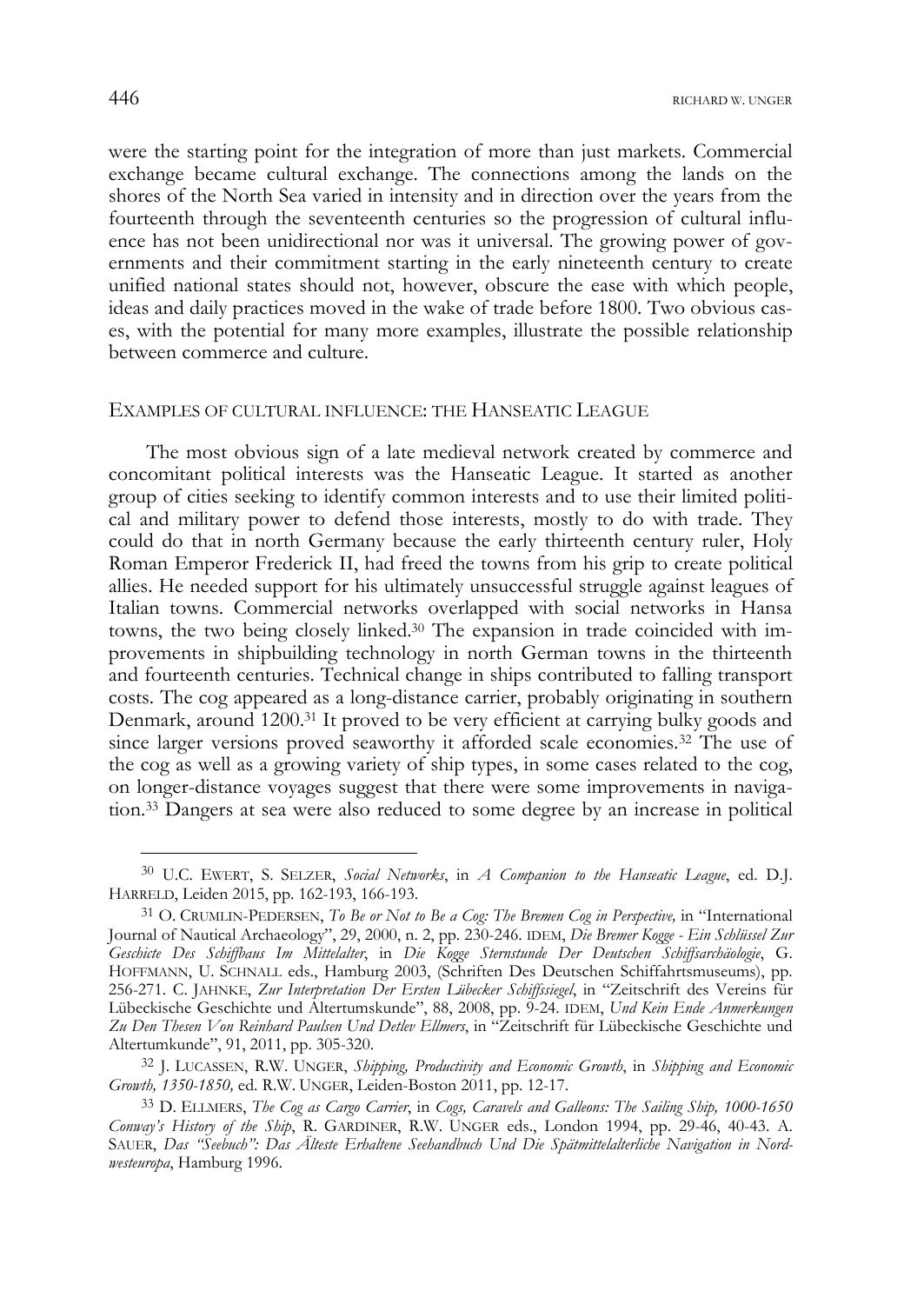stability, at least relatively, and that trend would continue over time thanks in part to the actions of the confederation of towns.

 The League did have sporadic meetings of representatives from member cities though attendance varied, membership was loosely defined and joint action depended on the willingness of each town to participate. The institution is best known for its political activity where it enjoyed considerable success in the second half of the fourteenth century. The confederation of cities did gain concessions from monarchs. At four trading posts in Bruges, London, Bergen and Novgorod merchants from member towns enjoyed tax privileges along with extraterritorial legal rights. The status of the four factories made possible channelling trade through them, creating in the process islands of north German practice and culture around northern Europe. With commercial connections came influence which left its mark on life in the region. Merchants from north German towns settled in ports around the Baltic and North Seas. That Hansa diaspora brought with them their own cultural practices in everything from language to architectural styles to eating habits, each having an impact on life in their newly adopted locations.34 Just one of many examples was the late fifteenth century experimentation in England with using tile stoves for heating rooms, something novel in the island kingdom. The practice came from the Rhineland with traders being the source both of the idea and of the tiles themselves, the latter being part of a growing trade in higher quality ceramics. The pattern in England was typical of the Baltic as well where stoneware from the Rhineland and the technology of Hansa towns in the production of stove tiles came to predominate. People in the northeast used vessels for meals which were not only in design but also in style and decoration the same as those used in the major centres of the League. The topics of the stove tiles even changed in the Baltic with the Reformation as they did in places like Lübeck and Cologne.35 Tiles were not the only cultural markers of Hanseatic influence. The use of bricks and the design of buildings made with bricks was another contribution throughout northern Europe of the commercial connections of the merchants from League towns.36

While the League saw its solidarity wane through the end of the Middle Ages, thanks to a considerable degree to the ability of monarchs to increase their authority over towns within their realms, a new challenge for the organization, not so much to its commercial but its cultural role, emerged after 1517. The overwhelming majority of the north German towns which played the central role in the League,

<sup>34</sup> M. NAUM, *Migration, Identity and Material Culture: Hanseatic Translocality in the Medieval Baltic Sea*, in *Comparative Perspectives on Past Colonisation, Maritime Interaction and Cultural Integration*, A.L. MELHEIM, H. GLØSTAD, Z. TSIGARIDAS GLØSTAD eds., Sheffield, UK; Bristol, CT 2016., pp. 129-148.

<sup>35</sup> D.R.M. GAIMSTER, *Cross-Channel Ceramic Trade in the Late Middle Ages: Archaeological Evidence for the Spread of Hanseatic Culture to Britain*, in *Archäologie Des Mittelalters Und Bauforschung Im Hanseraum: Eine Festchrift Für Günther Fehring*, G.P. FEHRING, M. GLÄSER, D. MÜHRENBERG, W. MÜNS, O. PELC eds., Rostock 1993, pp. 252-260, 256-258. IDEM, *The Baltic Ceramic Market 1200-1600: Measuring Hanseatic Cultural Transfer and Resistance*, in *Cultural Exchange in Early Modern Europe Forging European Identities, 1400-1700*, R. MUCHEMBLED, E.W. MONTER, H. ROODENBURG eds., Cambridge 2007, 32-55. Gaimster did find resistance to the adoption of Hansa ceramics and Hansa habits of eating in Novgorod, the furthest east of the outposts of the League, 55-58.

<sup>36</sup> B. AYERS, *The German Ocean: Medieval Europe around the North Sea*, Sheffield 2016, pp 99-107.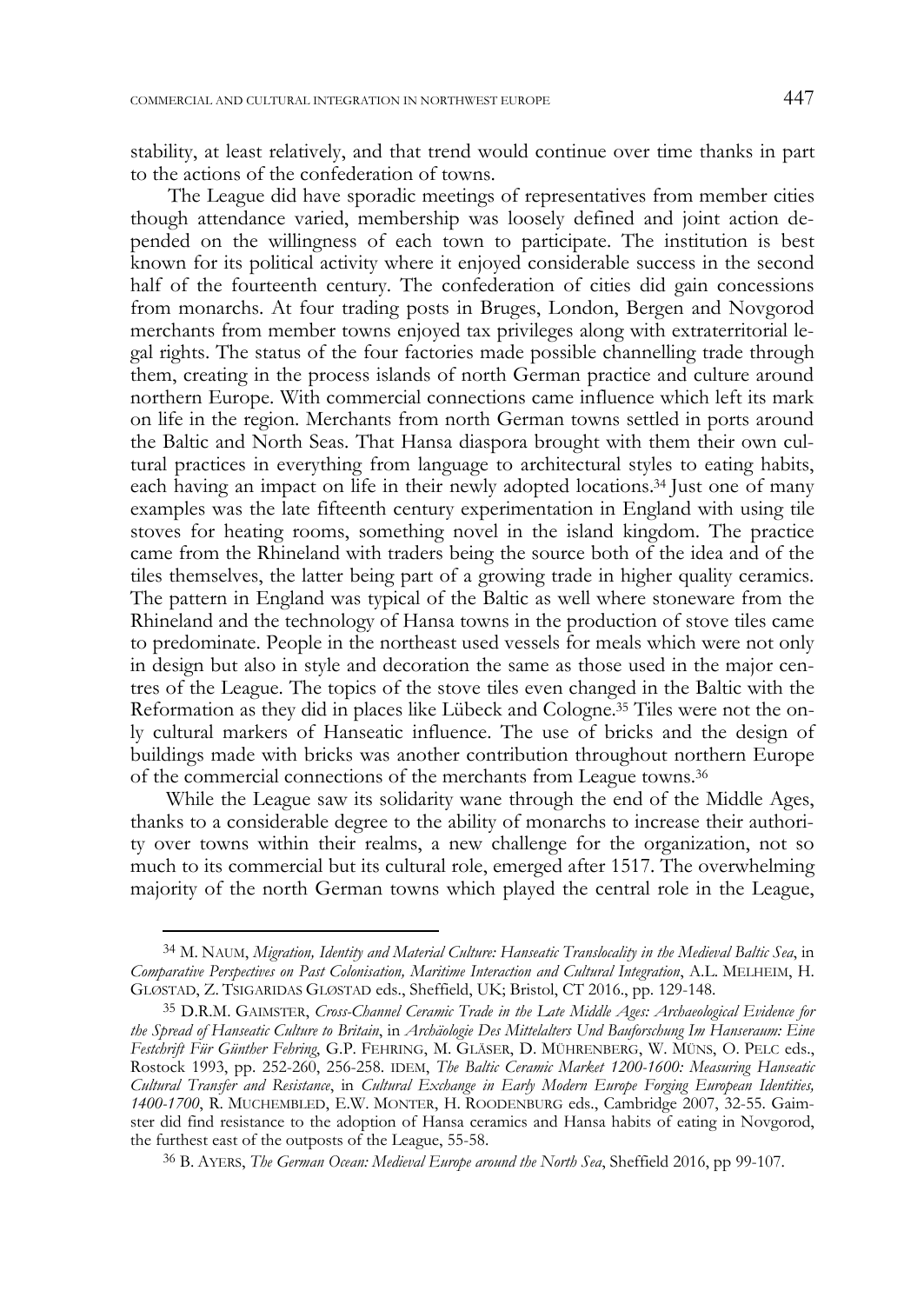joined in the Lutheran Reformation.<sup>37</sup> While that proved no barrier in Russia where there was already a religious distinction with the prevailing orthodox Christianity nor in Scandinavia where the kings reformed their churches, it did create problems in western Europe where the Roman church remained the dominant religious authority. Lutheran merchants from League towns living in England and the Low Countries found themselves at odds with local religious practice. The early sixteenth century Low Countries ruler, the Habsburg Charles  $\hat{V}$ , in his role as the Holy Roman Emperor was engaged in wars in Germany to suppress Lutheranism. He also wanted to make the lands he ruled in the Netherlands into examples of adherence to the established church. That implied stamping out any Reformation tendencies. At the same time the merchants from League cities were an integral part of the commercial networks of Antwerp, the most populous and prosperous town in his lands on the North Sea coast. Those traders were potential purveyors of the Lutheran contagion.38 The emperor, while displeased with having resident potential agents of reform with the possibility of influencing religious practice in his lands, did not pursue a policy of expelling Protestant merchants. Maintaining commercial networks proved more important than religious or political considerations. Similarly in England Henry VIII suspected and even took action against Hansards resident in the London Steelyard, the League trading post, for disseminating Protestant works. It seems all but certain that in fact the merchants did do exactly that. Certainly the men, and they were all men in the factory, did have Lutheran works in their possession for their own use. That such works would find their way outside the confines of the Hansa factory suggests that the residents had previously proven a source of material with a potential to influence English culture. Any possible friction over religion disappeared when the English king decided, for reasons of state, to reform the church in his British lands which meant the source of conflict with Lutheran Hansards disappeared.39 In 1598 his daughter, Queen Elizabeth I, would withdraw the privileges the Steelyard enjoyed, that for commercial and not cultural reasons.40

 The network of Hanseatic League towns was a source of significant cultural influence which grew out of and at the same time was part of commercial connections.41 An outstanding example of such effects is the development of hopped beer brewing in northern Europe from the thirteenth through the seventeenth century. The ability of brewers in first Bremen, then Hamburg and then a number of other towns along the north German coasts of both the North and Baltic seas to produce a reliable drink flavoured with hops created an export good which found markets, starting in around 1200, in the Low Countries and England and Scandinavia. Major

j

<sup>37</sup> P. DOLLINGER, *The German Hansa*, Stanford, CA, 1970, pp. 320-323.

<sup>38</sup> For example, P. GEYL, *The Revolt of the Netherlands, 1555-1609*, second ed., London 1958, pp. 53-58.

<sup>39</sup> J.D. FUDGE, *Commerce and Print in the Early Reformation*, Leiden ; Boston, 2007.

<sup>40</sup> On Anglo-Hanseatic relations in the second half of the sixteenth century see M. NORTH, *The Hanseatic League in the Early Modern Period*, in *A Companion to the Hanseatic League*, ed. D.J. HARRELD, Leiden 2015, pp. 101-124, 106-115.

<sup>&</sup>lt;sup>41</sup> On the general impact of resident merchants and their practices around the North Sea in the fourteenth, fifteenth and sixteenth centuries as seen through the prism of archaeological evidence see B. AYERS, *The German Ocean*, cit., pp 147-193.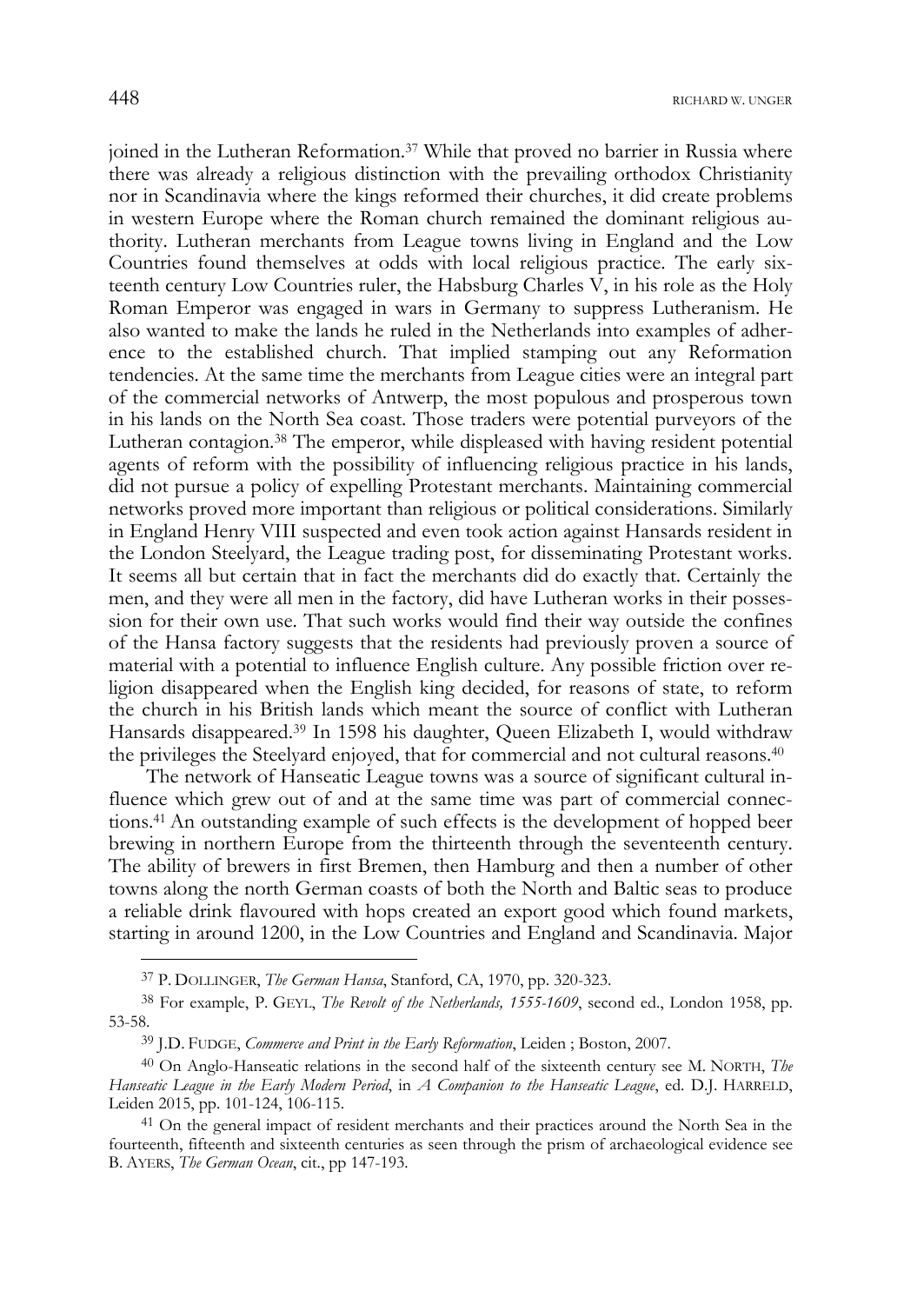exporters were Bremen and then Hamburg for western markets, Wismar for northern ones and Gdansk for eastern ones. The beer that went to the Hansa factory in Bergen had to be more heavily hopped to survive the voyage and remain palatable for long periods of storage. The practice led to a still-surviving preference in southwestern Norway for beers with a more bitter taste. The quantities shipped, for example to Amsterdam from Hamburg, were in the millions of litres annually in the late fourteenth century.42 Not only did the north German towns export beer but they also exported the methods of making hopped beer. Brewers in the Low Countries, England, many other parts of Germany and in lands further east imitated the style of beer that came from the Hansa towns. The beer that was the norm for Hamburg brewers became the norm for all beer makers by the seventeenth century from Ireland to Russia and from Bohemia to Sweden.43

 The Hanseatic League faded in importance in the sixteenth century and all but disappeared in the seventeenth. The rising power of Renaissance states and the hostility of monarchs like Charles V and Elizabeth I certainly contributed to its demise. So too did the development, or rather adoption, of business practices from the Mediterranean. The use of correspondents or agents in other ports from the sixteenth century on decreased the need to travel. The combination of greater standardization of legal practices and growing public authority meant there were more reliable methods of enforcing agreements. A common or almost common legal regime for shipping, was taking shape already in the thirteenth century. Governments beyond those of cities took on the role of protector of their merchants, though admittedly often to the detriment of foreign merchants. There was over time easier access to capital and, copied from southern Europe, maritime insurance to protect capital. From 1609 the Amsterdam exchange bank, to be followed by similar ones elsewhere in the north, offered ways to transfer funds from one merchant to another safely and consistently. All those improvements in business methods and changes in the political landscape made possible and promoted the potential for success of networks of individual merchants or families of merchants. They also decreased the need for a league of cities to support those merchants.

# EXAMPLES OF CULTURAL INFLUENCE: THE CULTURAL CONSEQUENCES OF THE **DUTCH**

 A second example of integration, the emergence of networks across northern Europe and of resulting cultural influence comes from the northern Netherlands. Again it was seaborne transport which contributed to commercial success. Dutch shipbuilders created a hybrid form of construction which brought together the de-

<sup>42</sup> R.W. UNGER, *Beer in the Middle Ages and the Renaissance*, Philadelphia 2004, pp. 60-61. IDEM, *A History of Brewing in Holland, 900-1900: Economy, Technology, and the State*. Leiden; Boston 2001, pp. 31, 131, 253. IDEM, *The Trade in Beer to Medieval Scandinavia*, in "Deutsches Schiffahrtsarchiv", 11, 1988, pp. 249-258.

<sup>43</sup> R.W. UNGER, *Technical Change in the Brewing Industry in Germany, the Low Countries, and England in the Late Middle Ages*, in "The Journal of European Economic History", 21, 1992, pp. 281-313.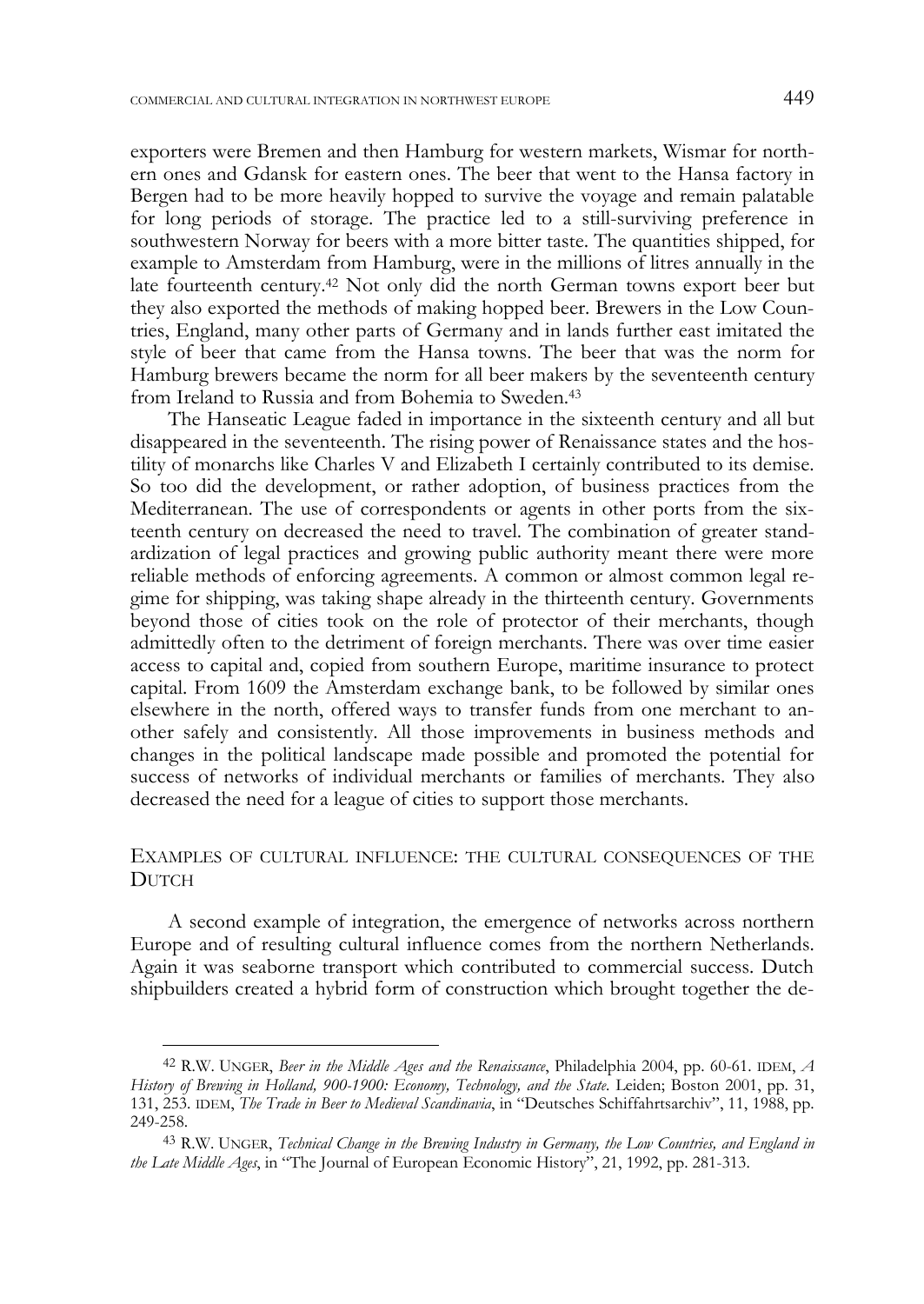sign features of the cog and Mediterranean vessels.44 The former helped to create a spacious hold for more cargo for each metre of length and the latter made building and repairs simpler while lessening the need to reinforce the hull. While the relatively long fluyt gained the most notoriety the design was one of a number that offered Dutch shippers a range of options of vessels suited to specific trades and so more efficient in carrying goods.45 The advantages offered were most obvious in trade to the Baltic but applied as well to an expanding range of trades where the Dutch participated or came to dominate in northern waters and beyond.

 The late sixteenth century boom in shipping through the Sound, carrying French and Portuguese salt and Dutch herring to the Baltic in exchange for grain, brought Dutch cultural and political influence. Well before that expansion in those trades Low Countries merchants and traders had carried on extensive exchange around the North Sea. Commerce between the Netherlands and the kingdom of Norway-Denmark led to Dutch participation in capital markets there and to influence on wages and prices, on migration patterns and on internal politics.46 The Dutch were consumers of Scottish coal. In part it was the tax regime which led them to prefer sources in the Firth of Forth. The architecture of villages there such as Culross and Alloa show Dutch influence.47 The seventeenth century brandy industry of the lower Loire valley depended on Dutch capital and consumers for its existence and durability.48 Dutch trade and prosperity was the envy of other states in northwestern Europe in the seventeenth century. The efforts of Cromwell's England and Louis XIV's France, under the guidance of finance minister Jean-Baptiste Colbert, to undermine the dominance of the Republic through political, military and economic policies are clear signs of both resentment and admiration. The reactions came in the wake of the rapid rise of Dutch trade in the first half of the seventeenth century and, with that boom, the development of a thriving network of merchants and traders spread across northern Europe. The Dutch guilder was, if not the common currency, at least the standard by which all others were measured. The influence of the Dutch in technology came along with Dutch investment in a broad range of enterprises throughout the region. Often investment went to developing resources in countries like Sweden and Norway to supply the Dutch market. Funding went to potential competitors for Dutch firms, as with putting money into the English and Swedish East India Companies, where the goal was simply profit. Influence extended to art. Dutch architects and artists brought their skills and styles to other countries.49 The extent of Dutch influence led to Am-

<sup>44</sup> T.J. MAARLEVELD, *Double Dutch Solutions in Flush-Planked Shipbuilding*, in *Crossroads in Ancient Shipbuilding: Proceedings of the Sixth International Symposium on Boat and Ship Archaeology, Roskilde, 1991, ISBSA 6*, ed. C. WESTERDAHL, Oxford 1994, pp. 153-63.

<sup>45</sup> A. WEGENER SLEESWYK, *De Gouden Eeuw Van Het Fluitschip*, Franeker 2003.

<sup>46</sup> C. VAN BOCHOVE, *The economic consequences of the Dutch,* cit*.,* pp. 83-87, 101-106, 210-218 and *passim*.

<sup>47</sup> R.W. UNGER, *The Dutch Coal Trade in the 17th and 18th Centuries*, in "Mededelingen van de Nederlandse Vereniging voor Zeegeschiedenis", 43, 1981, pp. 6-14, 10-12.

<sup>48</sup> H. DE BRUYN KOPS, *A Spirited Exchange: The Wine and Brandy Trade between France and the Dutch Republic in Its Atlantic Framework, 1600-1650*, Leiden; Boston 2007.

<sup>49</sup> A classic case is reported in J. RODING, B. NOLDUS, *Pieter Isaacsz (1568-1625): Court Painter, Art*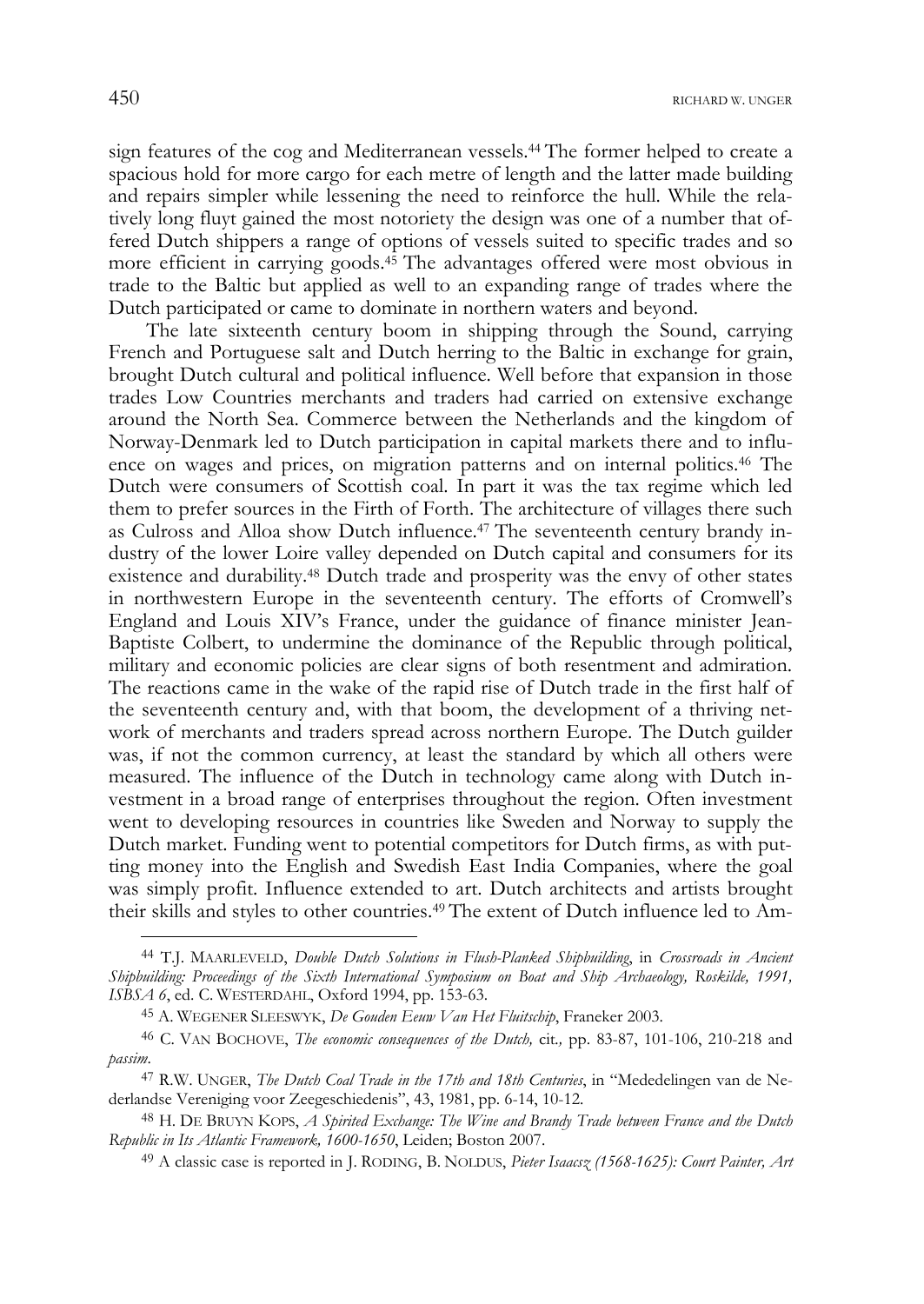sterdam's dominance of the art market in northern Europe until it was supplanted by London after 1660.50 It is highly unlikely that any of those cultural effects would have emerged without the presence of Dutch merchant networks.

#### **CONCLUSIONS**

 The Dutch in the seventeenth century were the extreme case of deep cultural influence that grew out of networks created among merchants which in turn grew out of integration of markets through trade. There were small and often fleeting indications of what could happen in the early Middle Ages. In the years before 1300 the role of governments and religious institutions, often the same thing in the period, was more obvious than they would be later. The political and environmental instability of the early Middle Ages meant connections were intermittent. Growth in trade in the thirteenth century, when a more benign climate combined with more efficient shipping, indicated what might be possible. The recovery in the total size of the economy, even if slow, after the dramatic decline in population in the second half of the fourteenth century opened the doors to a greater number of and more intense commercial connections. What had been underway in the high Middle Ages became the norm in the sixteenth and even more in the seventeenth century. The impact of those trading connections and of the people involved in them proved to have many and varied ramifications. The scale of the influence of commercial connections on life in early modern northwestern Europe is all too easy to underestimate. Simple day-to-day matters like the use of words common in the region depended on exposure to others living around the North Sea.51 At the other extreme the complex interaction of states, their political alliances, their internal political struggles and even their religious practices depended on what was known of others in the region, the information brought embodied in the goods and individuals moving around the northern seas of Europe.

 Over time smaller political units got subsumed in larger duchies and kingdoms. In 1200 there were many local strong men, lords whose power was geographically circumscribed. Trade was also limited with exchange beyond regions being unusual. That isolation and insularity broke down gradually because of the integration, first, of regional markets through the close of the Middle Ages and, second, the integration of those regional units as they in turn became part of markets covering not only more of northern Europe but also covering parts of distant continents. The creation of closer commercial ties in regions along the Rhine and Main, in the Low Countries and across the English Channel and North Sea laid the foundation for cultural exchange within limited geographical areas. The expansion of commerce after 1500 led to the integration of those regional markets with each other and so to

*Dealer and Spy*, Turnhout 2007.

<sup>50</sup> D. ORMROD, *The Origins of the London Art Market, 1660-1730*, in *Art Markets in Europe, 1400– 1800*, M. NORTH, D. ORMROD eds., London 1999, pp. 167-186.

<sup>51</sup> L. HEERMA VAN VOSS, *North Sea Culture, 1500-1800*, in *The North Sea and Culture (1550-1800): Proceedings of the International Conference Held at Leiden 21-22 April 1995*, J. RODING, L. HEERMA VAN VOSS eds., Hilversum 1996, pp. 21-40, 22-28.